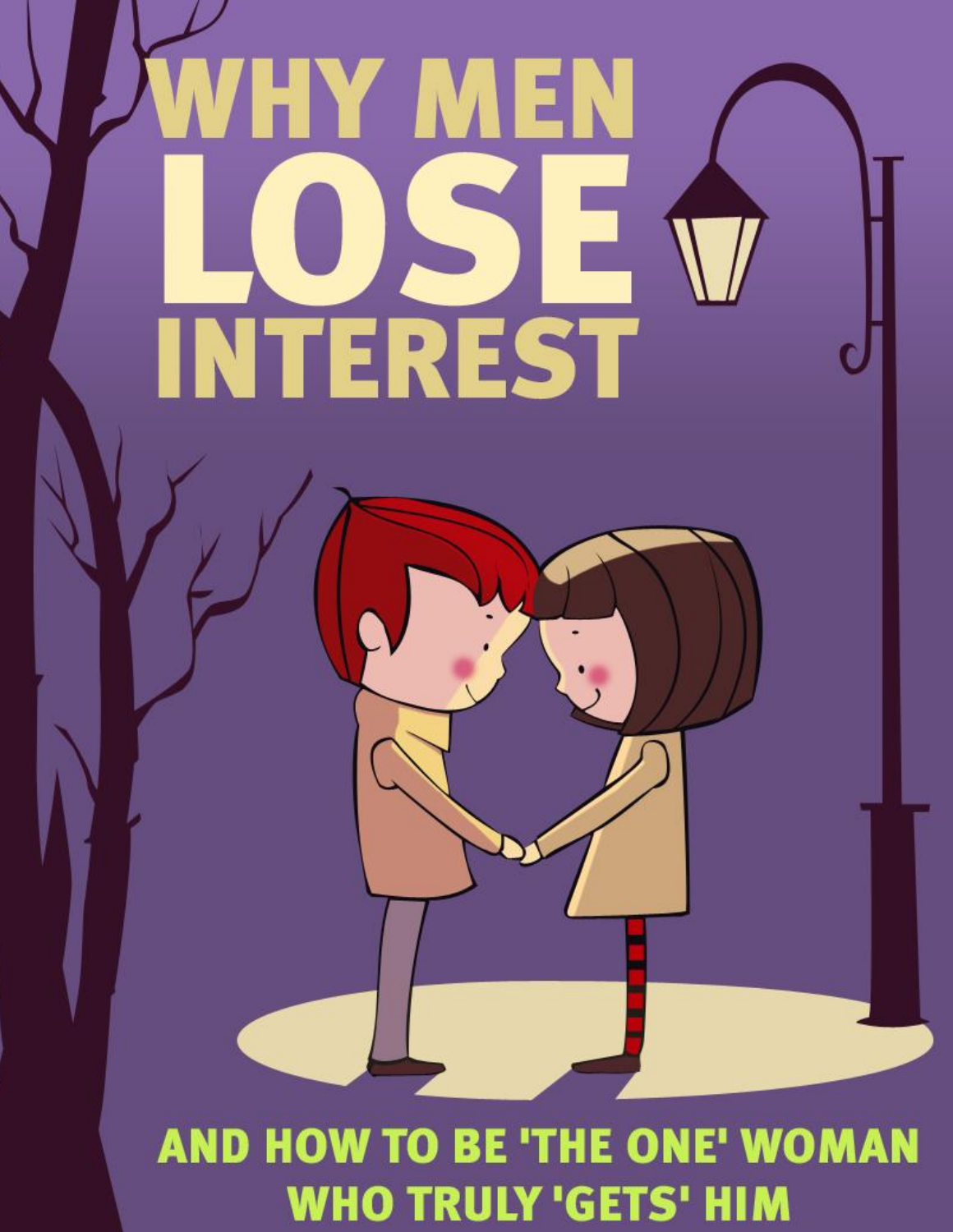# **Contents**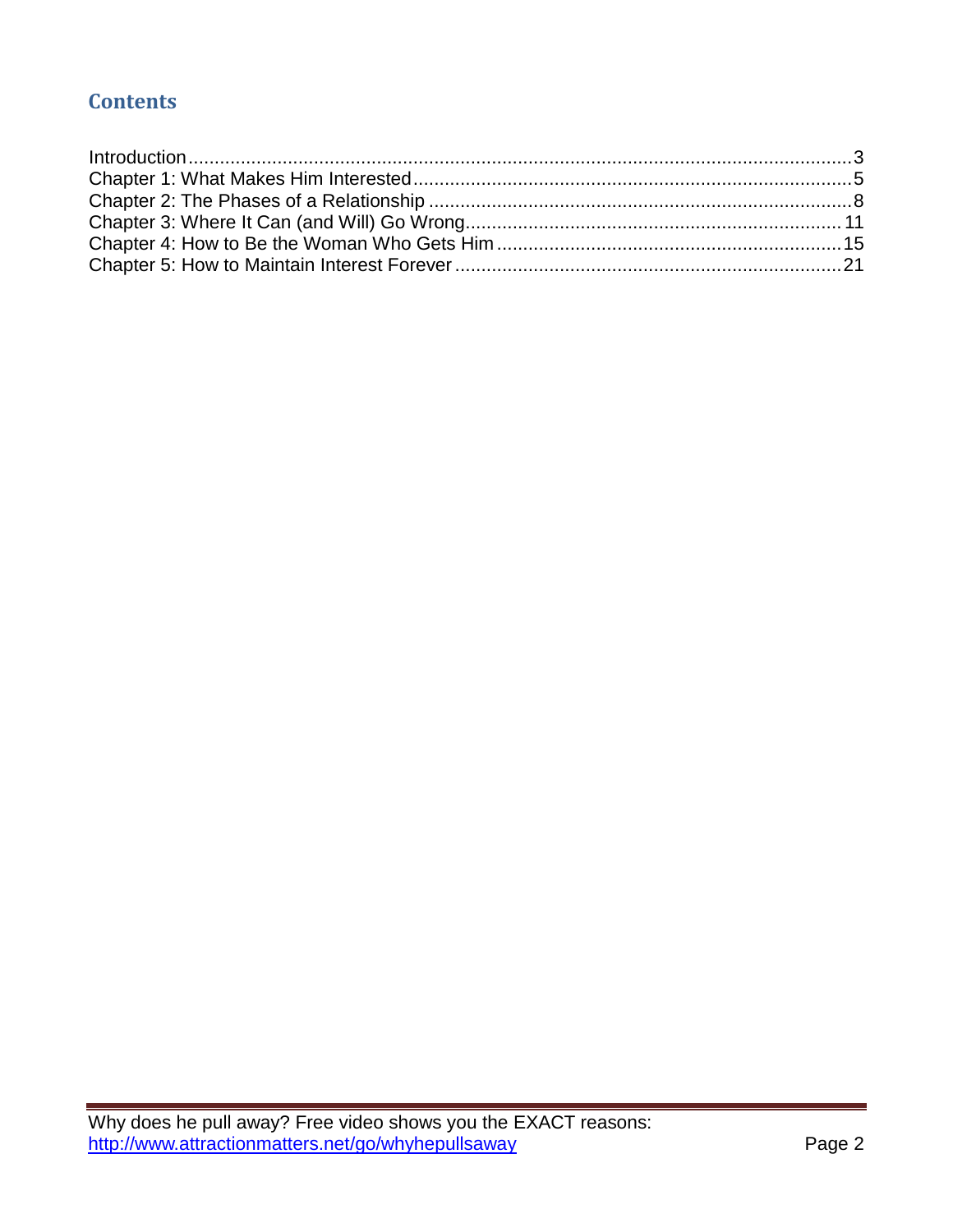# <span id="page-2-0"></span>**Introduction**

We've all been there.

You meet a guy, and sparks fly. You start dating and things are going great — really hot and heavy.

But then, he starts drifting away.

Maybe he doesn't pick up right away when you call. Or he doesn't respond to your playful texts anymore. And the worst is when you assume you'll be seeing him this weekend, and then suddenly he has plans – and he's vague about them.

Before you know it, you're getting a "Maybe I'll see you around." And we all know what that means.

Or, how about this: You've been in a relationship for a while, and you've gotten to a comfortable point. You're starting to think long-term.

But he's got other ideas. Your regular dates aren't so regular. He starts to make hanging out with the guys more of a priority. Then one day you are wondering if maybe the relationship wasn't as serious as you thought.

As previously stated, we've all been there, and it's the worst!

No matter what stage of dating we're in, it seems like there's always the same cycle: He's into you, things are good and then things aren't so good.

It's not that you're fighting or that he's outright being mean, necessarily. You just get the sense that he's no longer interested in you. He has stopped pursuing you. In your more bitter moments, his behavior makes you feel like you've been played. He got what he wanted, and now he wants to move on.

What happened? And more importantly, how can we stop it from happening again?

If these are questions you've been wrestling with, then you've come to the right place. This book discusses why men lose interest and how you can be the only woman in his life who truly understands him.

First, the book explains what initially makes men interested in a woman. After all, if you don't know what drives them, you can't be the driver!

Next, you'll learn all the phases of a relationship, so you can see where you are and where the pitfalls might lie. Once you've identified your potential issues, then you can fix them or avoid them altogether!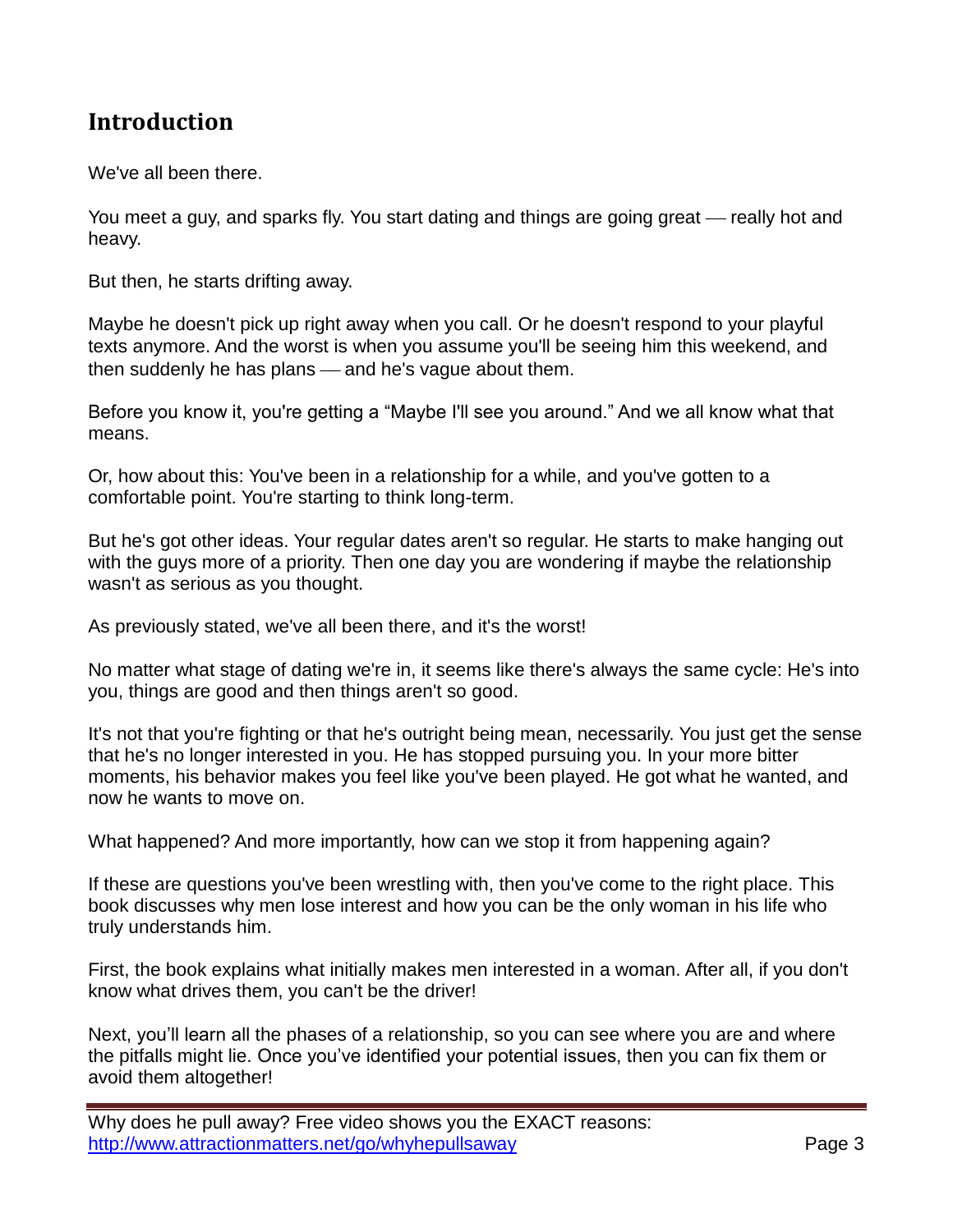Chapter three focuses on you. It may sound harsh, but we have to explore if maybe there are some things you might be doing that may be contributing to his fading interest.

But then comes the good stuff  $-$  how to be the woman who gets him, survive the pitfalls mentioned earlier and have the best relationship ever!

Finally, you'll receive some solid advice on how to maintain his interest as your relationship progresses. That way, you can keep the love going!

Speaking of long-term, here's a word to the married ladies out there — this book is about you, too.

Just because the book begins discussing early dating phases doesn't mean you can't apply the advice to your own life.

As you read, think back to when you were dating. Your husband gave you all the clues you need to revive his interest.

Your job is to remember them and put these tips into action now. You can rekindle interest and, for goodness sake, it should be easier for you than anyone to let him know that you're the one who understands him!

So, what do you say? Are you ready to get the guy — and keep him interested? And more importantly, are you ready to show him that you "get" him?

Then get reading!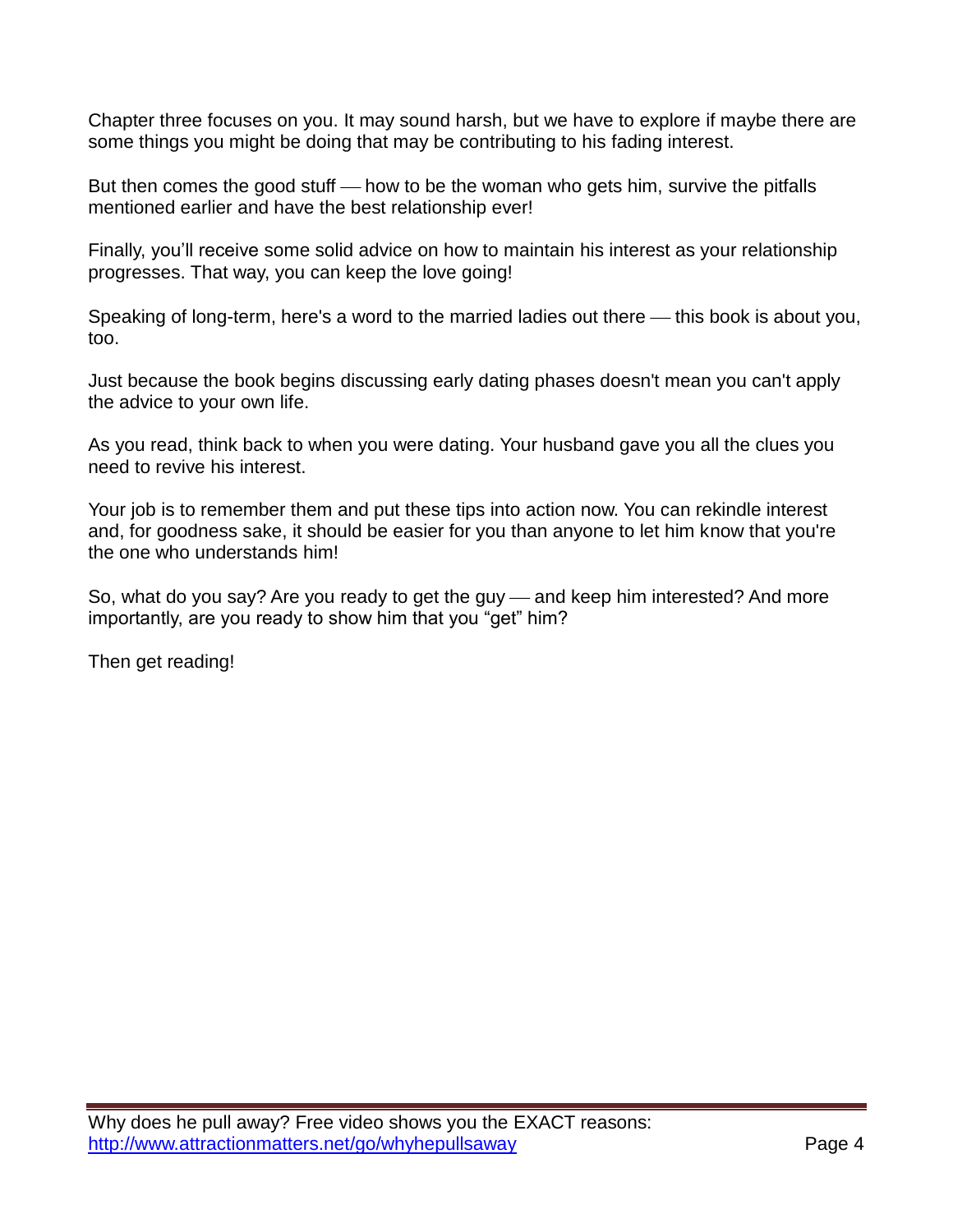# <span id="page-4-0"></span>**Chapter 1: What Makes Him Interested**

For a guy to lose interest in a woman, he has to have been interested in the first place, right? So, first identify what a man finds interesting about a woman he's set his sights on.

Men love beautiful women. Of course, the definition of beauty is going to change depending on the guy. Where one man might stop dead in his tracks for a leggy blonde in yoga pants, another would pass her by in a second on his way to chat up a curvy brunette in a sundress.

Because there's no accounting for physical looks when it comes to a man's initial interest, this should be discounted right off the bat. This will be discussed in greater detail later, but for now, it's suffice to say that if he's talking to you, he thinks you're pretty.

But as he gets to know you, he puts you into one of two categories.

The first category, for lack of a better phrase, is the one-night stand. He's interested in getting you into bed, plain and simple.

He's surely having a decent time talking to you, and he's not being a jerk to you. In fact, at this extremely early stage, it has very little to do with you. But there is something about the chemistry the two of you have that makes him not be able to think past, what for right now, is his primary goal.

It's pretty safe to say that, even just for a moment, all women that men find attractive start off in this first category. That's just the cold, hard truth.

Depending on what you want from him, this first category might be fine for you. It might be your goal, too.

But, you can't stay in this category and expect a long-term relationship from him. It's just not going to happen.

If you want to keep his interest, you have to make sure he moves you into the second category, which is the girlfriend category.

This is where he still wants to get you into bed  $-$  a guy is always thrilled by that prospect and that won't ever change  $-$  but there is something about you that intrigues him, interests him and he can see you being a part of his life, if even for a little while.

It's a split-second decision that a guy makes based on whatever insanely complex man-math he's doing in his head. To find out how to nudge that math along and move from one category to the second... well, you'll find out more about that in Chapter 4.

But in terms of what makes a man interested in a woman, there are a few common things that, when consistent over time, hold a man's interest.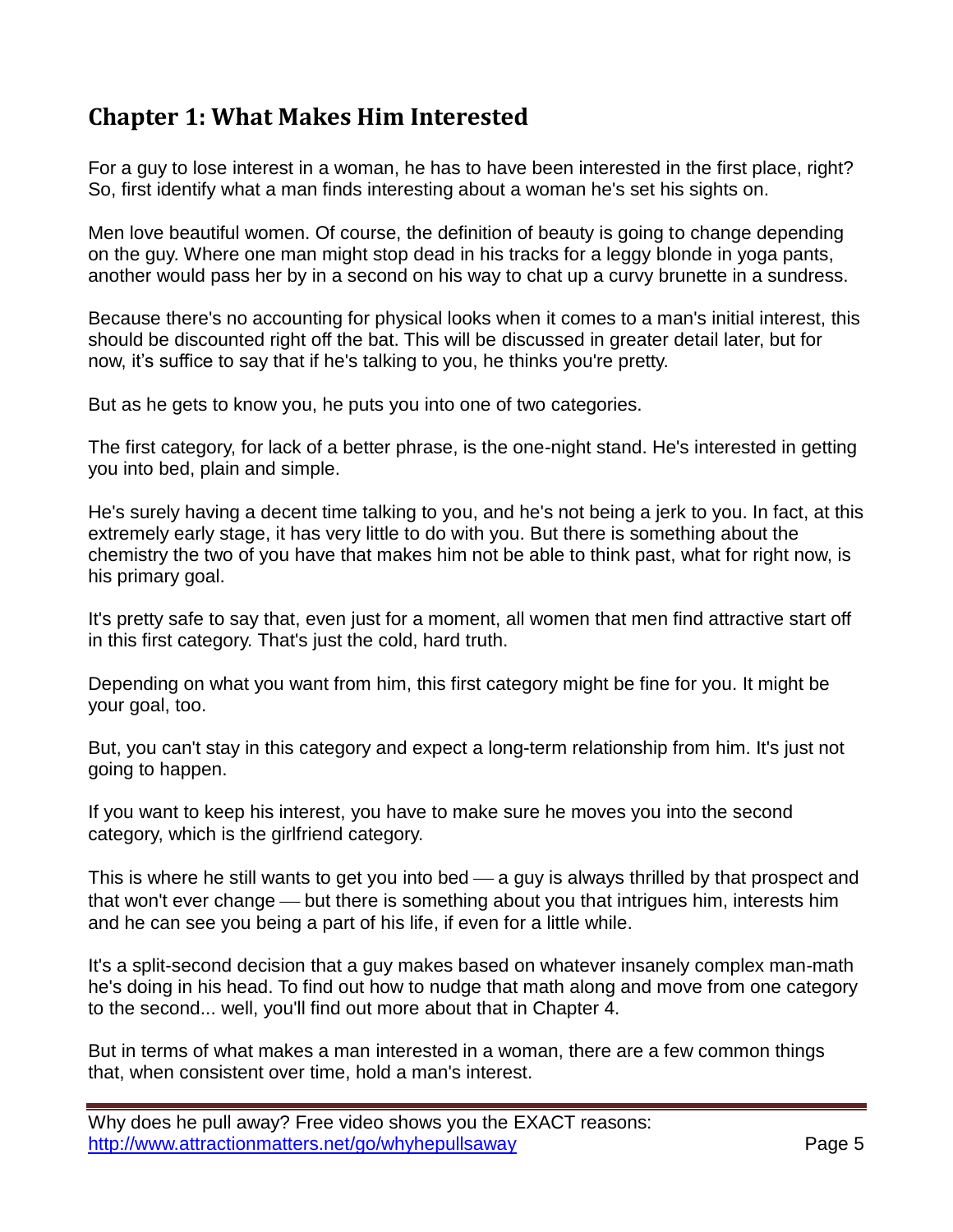## **Intelligence**

Although you don't have to be a Rhodes Scholar or know the finer points of a ground rule double, it does help hold his interest if he can talk to you without explaining every little detail.

You should know what's going on in the world, have an opinion on it and be able to defend your opinion with something more than "because I said so." You know how men love a challenge? A smart woman is a delicious challenge to a man.

#### **Humor**

Everyone always talks about how women fall for funny men, but men's preference for women who can make them laugh seems to be a well-kept secret.

It's time to retire that petulant eye-roll you learned in junior high every time a boy cracked a joke, and learn to laugh again. Have a sense of humor about yourself and about the world around you.

Don't be afraid to make him laugh, too. It's a powerful aphrodisiac.

#### **Kindness**

This is a surprising thing that men are interested in when it comes to women. After all, it seems like a given, but apparently, there are a lot of crabby women out there, which men do not appreciate.

A woman's unkindness tends to come out when she's talking about other people — especially other women and exes. Keep your negative opinions to yourself. Always have a kind word for people. Be nice to wait staff, and if someone else is being mean, call him or her out on it politely.

Also, there are some people, both men and women, who use complaining as a way to make conversation. If the line is slow, or if the weather sucks or if you've been waiting on hold forever, don't mention it just to have something to say.

#### **Independence**

Men don't want a wilting flower who needs to be saved every five minutes; they want a woman who knows what she wants and is ready, willing and able to get it for herself.

What does that mean for you? You don't have to steamroll everyone out of your way. Nobody likes someone who's only out for number one.

Why does he pull away? Free video shows you the EXACT reasons: http://www.attractionmatters.net/go/whyhepullsaway example and the example of  $P$  Page 6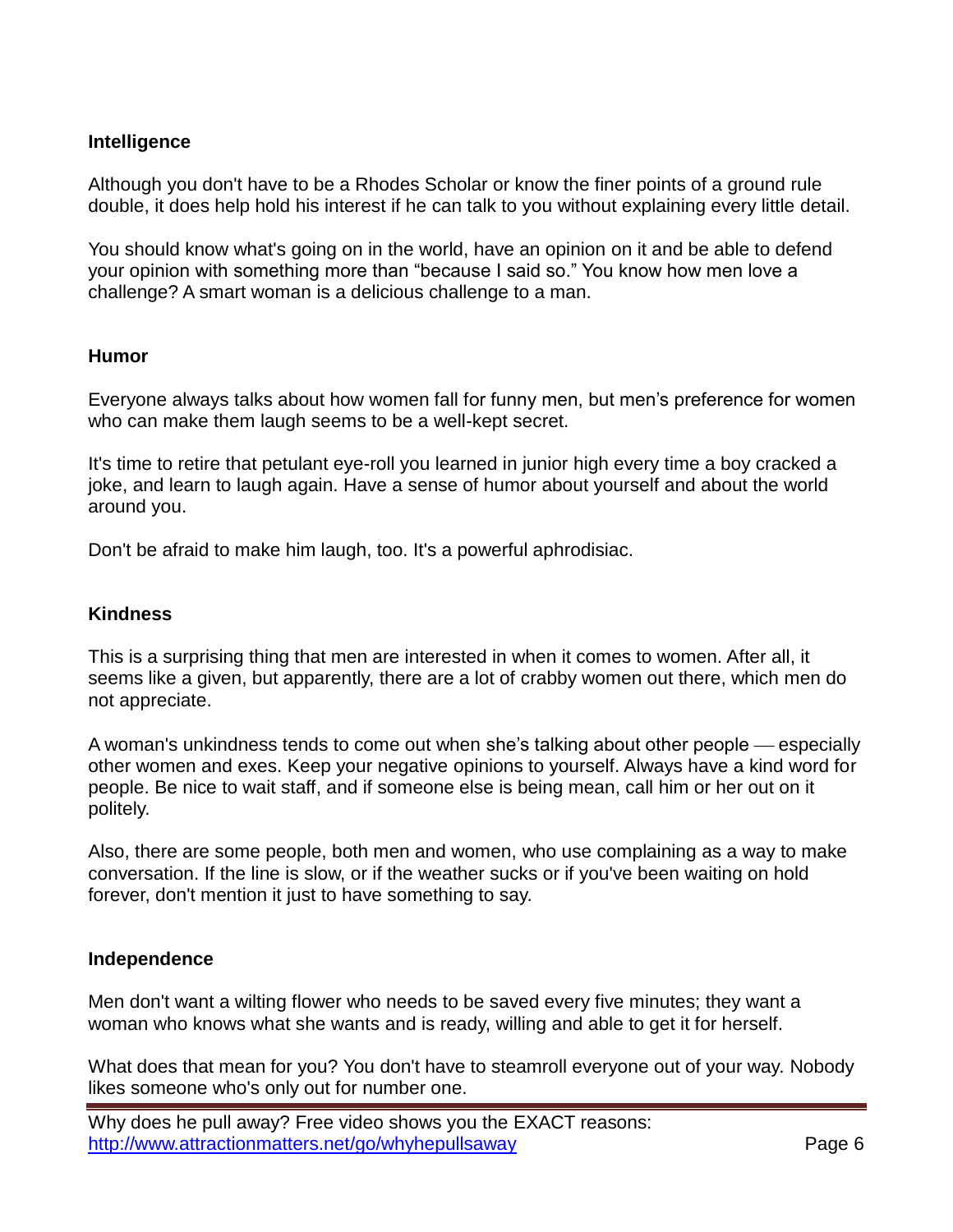Also, men like to feel like they're taking care of a woman when they're in a relationship, so you don't want to appear that you don't need him at all.

Think about it — would you want to be around someone who constantly shows and tells you that they don't need you?

But if you're always having adventures, taking care of business and generally being awesome all on your own, then that's someone he's going to want to be around!

If every once in a while you let him know that you could use his help solving a problem, he'll be all the more willing to roll up his sleeves and do what he can for you.

## **Grooming**

As stated above, there is no set definition of what beauty is; it varies from man to man. But, there are several ways that women can spark and hold a man's interest when it comes to appearances.

First, there is grooming. Are you always put together, or do you tend to live in sweats when not specifically dressed for an occasion?

Do you like to spray on a bit of perfume before leaving the house? One of the top thing men say that they love about women is that they smell good. It takes next to nothing to do this, so why not?

Are you in shape? You don't have to be a supermodel; we all have different body types. But it's important to look healthy.

Although no man should love you only for your looks, men are biologically wired to be more attracted to a woman who is healthy, happy and looking her best.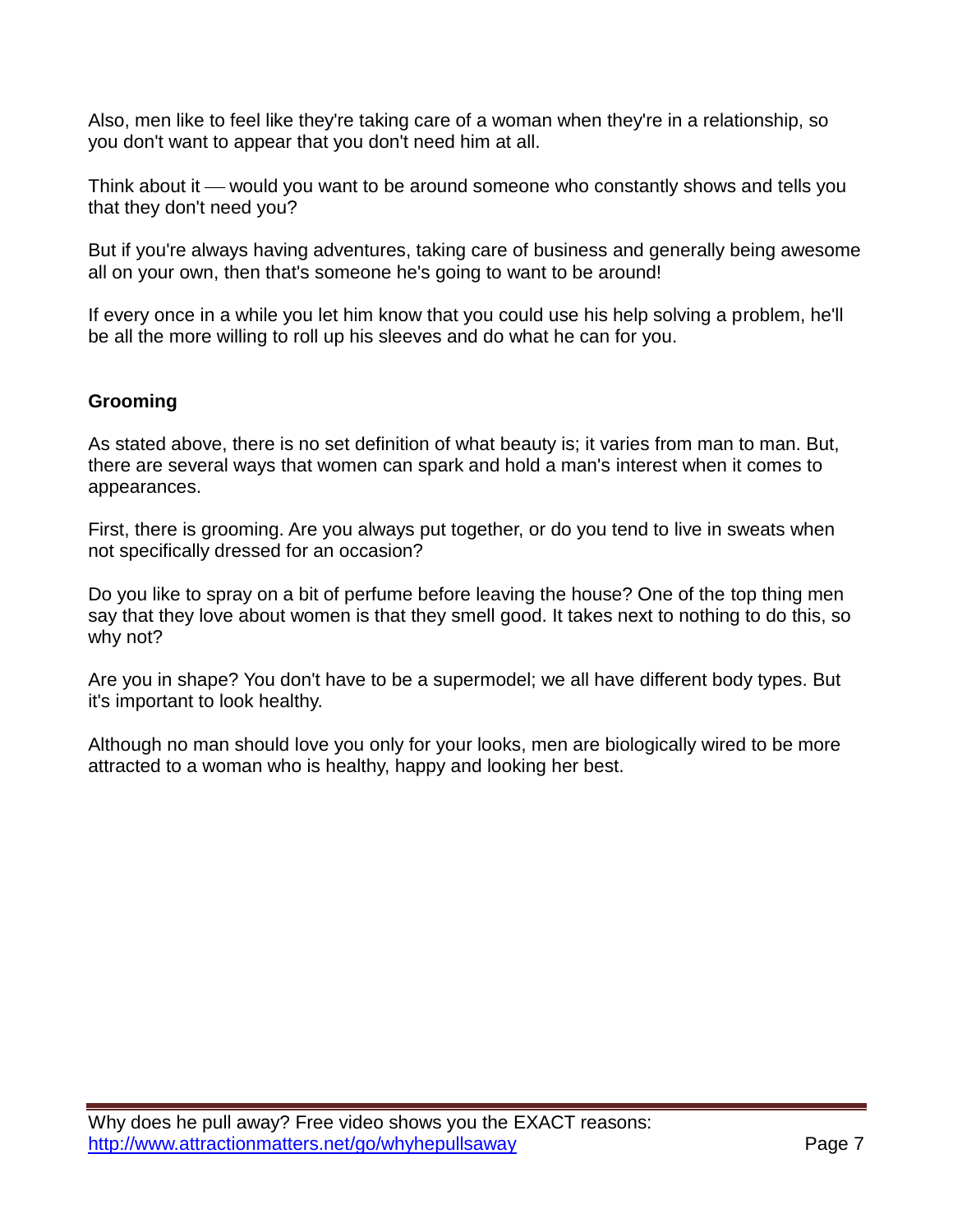# <span id="page-7-0"></span>**Chapter 2: The Phases of a Relationship**

This chapter explains the various stages of a typical relationship and how a man's interest changes over time.

This is important because keeping a man's interest isn't just something that happens while you're waiting for him to ask you on a date. If you're serious about a long-term relationship, you have to make sure he stays interested even when things are moving along smoothly.

Whoever said a relationship is work was right! So, let's take a look at the life of a romantic relationship.

### **Phase 1: The Game**

When you're playing the game, you're checking out each other's moves and seeing if you'd be a good fit. For the most part, this first phase is instinct.

A man's interest at this point doesn't really extend beyond learning your name, realizing you can speak intelligently and in full sentences, and making sure you're not a psycho. So, as long as you don't get blackout drunk and make-out with five guys in front of him, you're pretty likely to hold his interest in this phase.

#### **Phase 2: The First Dates**

This, too, is a relatively easy phase, but there are still many opportunities for missteps.

A man's interest will wane if:

- You expect to be treated like Cinderella at the ball on every date.
- You can't stop talking about your ex/work/people he doesn't know.
- You make it all about you.

Basically, mind your P's and Q's and make sure to get to know him, LISTEN to him and be upbeat and positive. And relax! It's not a test. It's a fun time out with a guy who's attracted to you.

The other major factor that determines a man's interest level during the first couple of dates is sex. When it comes to sex, a man's interest level is determined on a case-by-case basis.

This means that there is no hard-and-fast rule to sex early on in the life of your relationship. Sometimes you'll meet a guy and it's like the two of you can't find a bed fast enough. Other times, there is a build-up, and the sex part comes later when the relationship moves into a more serious phase.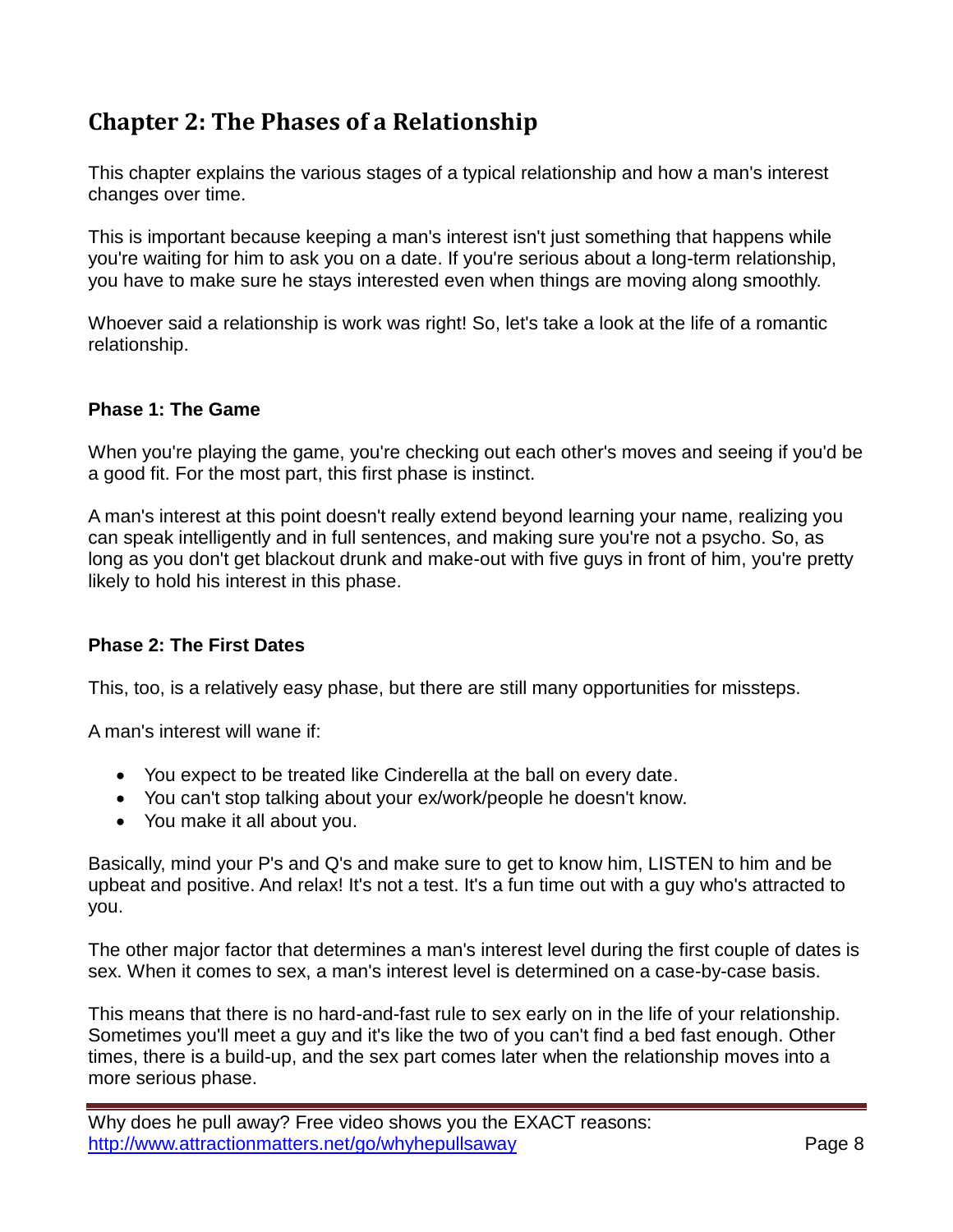What's important to note here is that you should ONLY go as far as is comfortable for you. If you're not ready to have sex and he loses interest in you based on that, then good riddance. He's clearly not ready for a long-term relationship.

The pitfalls of this phase will be discussed in greater detail in the next chapter.

### **Phase 3: The Honeymoon**

You're past the awkwardness of the first couple of dates, and you're in the full swing of dating. This is when you start building a history together, so there are a lot of private jokes. You build an emotional comfort combined with a sense of adventure as you do new things together, and this is where most couples start having sex. So you're finding out that you're compatible in many different ways!

A man's interest level is going to be high at this phase, but he is still trying to figure out how you fit into his life. (You should be doing this, too, by the way!)

His interest is going to dwindle during this phase if you try to figure that out for him, meaning you start making a lot of demands on his time. You're not at that point yet.

### **Phase 4: The Comfort Zone**

Other than the first phase, during which a guy still has time to just completely bail on the possibility of being with you in the first place, this is the trickiest phase and the one where it's most likely to fall apart.

In the Comfort Zone, he may lose interest if:

- 1. You get into a dating rut maybe you have a standing date on a certain night of the week, or maybe your "dates" have devolved into watching TV and playing on your Smartphones.
- 2. The chase is over  $-$  some guys are  $A+$  boyfriends until they're 100 percent sure they "have you," and then they get bored.
- 3. Sex has developed into a routine. This isn't a major factor, but when combined with the Comfort Zone, it can make him lose interest.

There's also quite a lot women do during this phase that doesn't help, but that will be covered in the next chapter.

## **Phase 5: The Commitment**

The Commitment phase is when you both decide to be exclusive. You start attending events as a couple, friends invite you to nights out as a couple and pretty much everyone sees you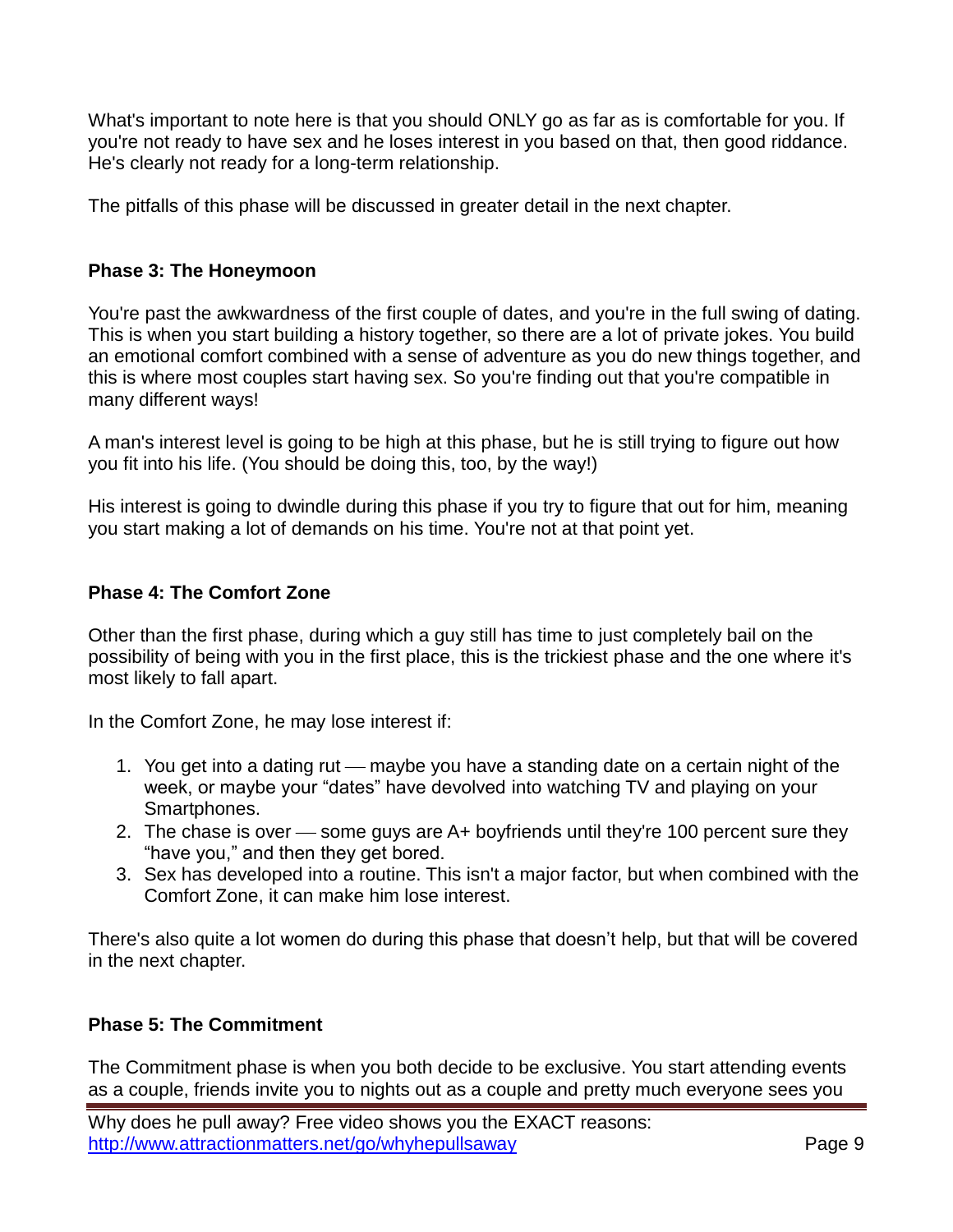as two halves of a whole. It's going to take something major to facilitate a breakup.

However, while it's easier to stay together, that doesn't mean that he necessarily is going to stay interested as easily. Although our actions may make him lose interest, it's more because he has become way too comfortable now that the pressure's off.

For this phase, the pressure isn't necessarily on you, but it also means that you may need to work a bit harder to make sure he's still feeling the love.

After these phases follow the more serious steps like moving in together and/or getting married. Those phases are explained better in Chapter 5.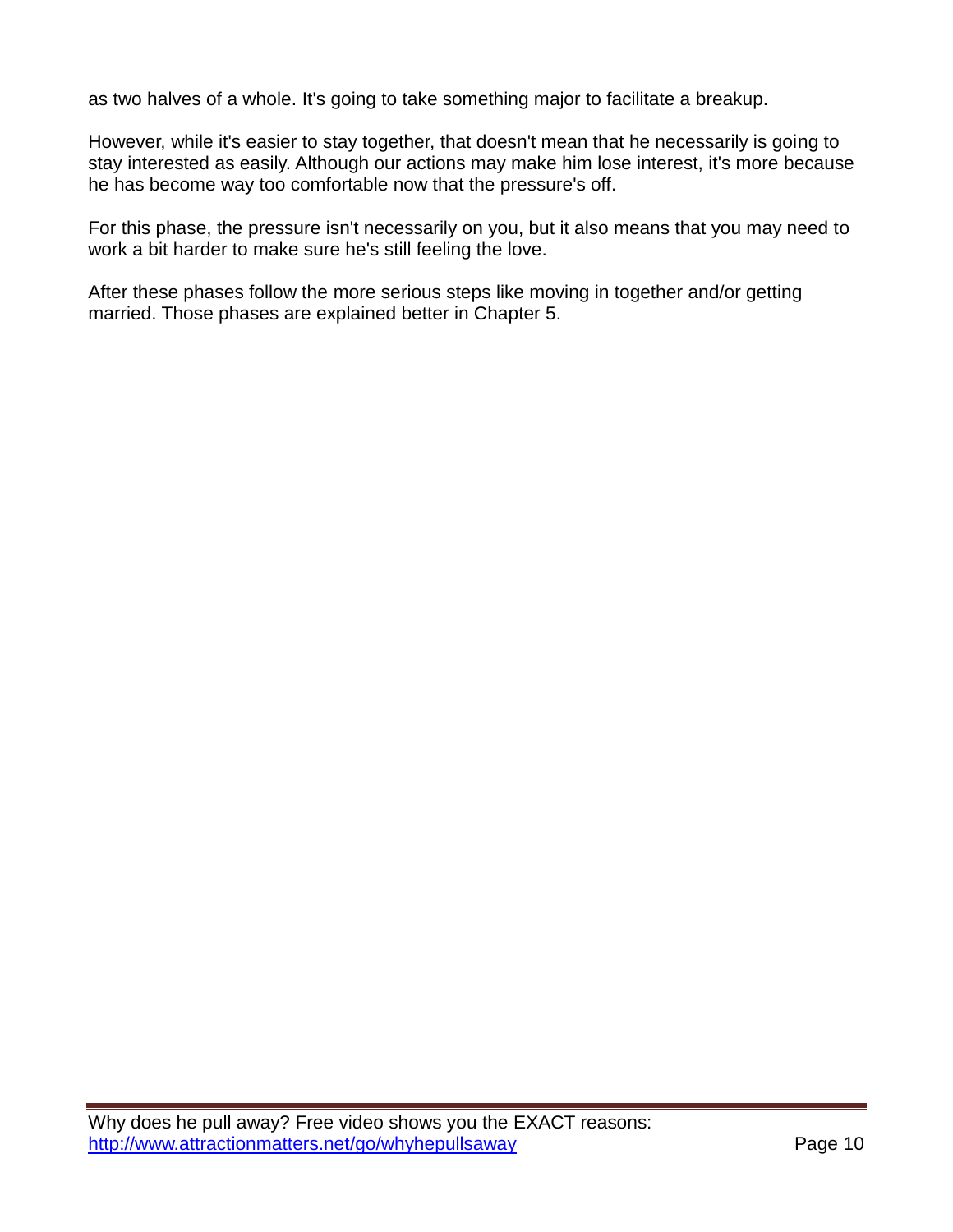# <span id="page-10-0"></span>**Chapter 3: Where It Can (and Will) Go Wrong**

Now that you know the phases of a relationship in terms of when a man most commonly loses interest, it's time to turn that gaze inward. Are we responsible for making him lose interest when instead he could be crazy in love?

### **Phase 1: The Game**

As explained in the last chapter, this is the very beginning when you're just getting to know each other. It could last for an hour, or a month — however long it takes until you start going on dates.

At this point, there's not a lot you can do to sabotage his efforts, but there are a few:

- Making overtly sexual references
- Getting sloppy drunk
- Making out with girlfriends
- Being mean (but thinking you're playing hard to get)

If a guy is talking to you, it's because he's interested in you. You're already starting out at an advantage. You just have to not mess it up.

Remember, he's doing his man-math and deciding into which category you will be placed. If you're into him and want a relationship, make sure you go into the girlfriend category!

By all means, be the life of the party; just make sure it doesn't involve embarrassing photos on Facebook the next day!

## **Phase 2: The First Dates**

Your first dates are when you really have the opportunity to pique his interest. First, you want to make a good visual impression. Although this doesn't mean you should be dressing to the nines all the time, it does mean that every time he sees you, he should be given an immediate reminder of why he asked you out in the first place.

How you do this depends on your best attributes and your personal style, but always, always remember to be comfortable. No man is going to be interested in seeing you futz with your outfit all night or carry around those heels that are just too tall.

DO NOT keep checking your phone! Many people tend to do this out of nervousness or to fill a void in the conversation, but it's the worst.

Plus, you don't want to give him a chance to check his, either!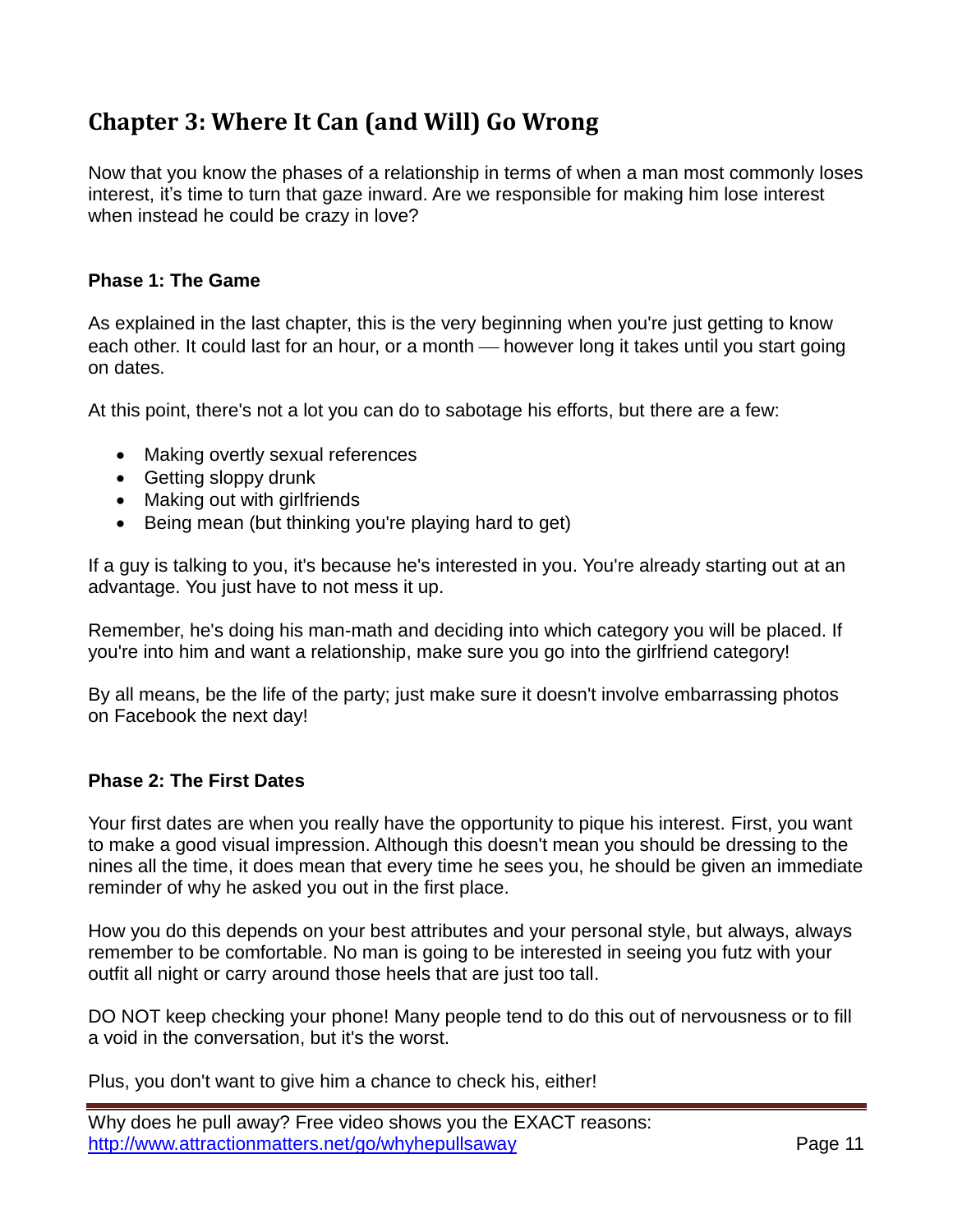Keep eye contact, and keep the conversation interesting enough that he doesn't even think about looking at his phone.

Another thing that so many of us do on dates is be quick to judge. Remember, kindness is one of the top attributes that interest a man.

Although it can be frustrating when forces out of your control make a date not go as planned, it's no reason to get upset. Be nice, laugh it off and stay positive. Versatility hits all of his interest buttons.

Think of it this way: If you freak out because they didn't put the dressing on the side, he's not going to be interested to see how you handle a real problem down the line.

And finally there's sex.

When you decide to have sex is totally and completely up to you. There's no rule for it, regardless of what the magazines try to tell you.

But what you should absolutely MUST NOT DO is hop into bed with him ONLY BECAUSE you think it will keep his interest.

In far too many cases, this is exactly the point where a guy loses interest in you  $-$  at least as a girlfriend.

Sometimes the chemistry can be so strong that you get it on way before you usually do. But for the most part, especially when a guy is looking for a girlfriend, he's not going to be trying so hard to get in your pants while he's getting to know you.

But, that's doesn't mean he's going to turn you down, either.

So it's up to you. It's time whenever you feel comfortable. But at this phase, don't ever fool yourself into thinking that it means he is interested in you as a girlfriend.

#### **Phase 3: The Honeymoon**

The Honeymoon phase is most commonly when couples start to have sex. Because they've gotten to know each other beforehand, it comes as a much greater reward, and interest levels increase on both sides.

However, it's also where women can really make it all go wrong, and then not only does he lose interest but practically goes running out the door!

The single most common mistake is leaping into full-on committed-relationship mode.

This is so, so wrong, ladies, and so, so easy to do because we're so happy!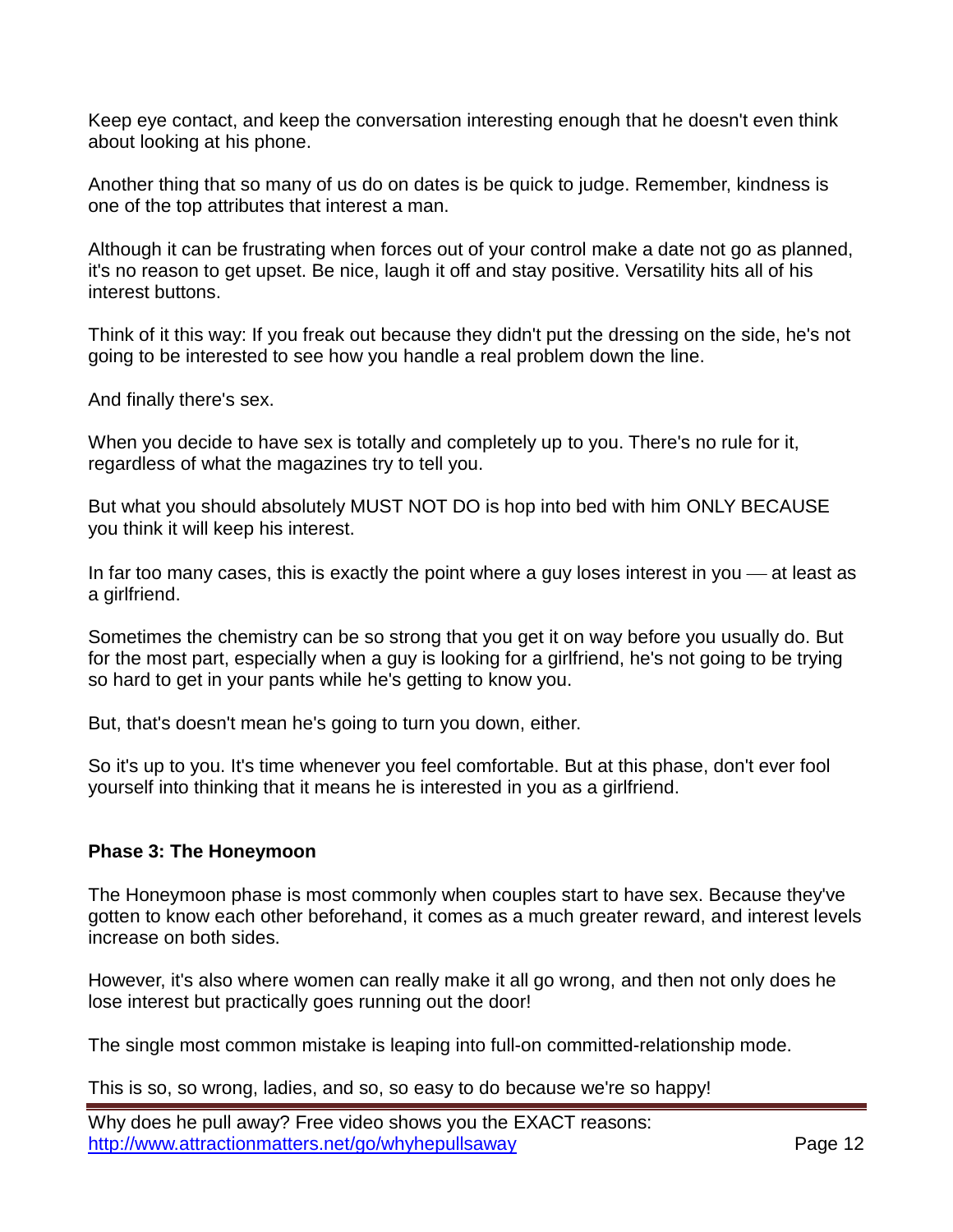So we text him silly messages (all dang day).

We pout when we can't see him every night (not as cute as we think).

We introduce him to everybody whose opinion matters to us (awkward).

We go in heavy with the public displays of affection (too much!).

Although you're both flying high on that love potion, he doesn't see these things as cute. He sees them as ways we're trying to "claim" him.

Simply put, we move too fast in the honeymoon phase, and he becomes actively disinterested in us.

So, what we need to do is take it slow:

- Limit the number of times you see him each week.
- Make sure you're going out, not just hopping into bed.
- Calls and texts are for making plans; use them sparingly otherwise.
- Gush to a couple of close friends, but don't make the big debut yet.

## **Phase 4: The Comfort Zone**

Once you've been dating a while, you move into the Comfort Zone. Mistakes common in this phase include:

- Whereas before nights in were spent romping, now it's pizza and TV.
- You think nothing of greeting him at the door in sweats and a tee.
- There's an assumption that he's going to spend the night.
- When you go out to your regular place, it's because you don't have the energy to think of someplace new.

This stage is not all doldrums; it's called The Comfort Zone for a reason.

It's just that while you're not an official long-term couple yet, you no longer live in fear that he's going to vanish at any moment. You're both confident where the relationship is heading, and so you start to relax a bit.

This is a hugely critical time. The best way to avoid a loss of interest in this phase is not to let the routine begin. If you're not in a rut, there's no need to dig yourself out of one!

So, make sure you're still looking cute as a button when he comes to call. Make sure you're still going out and about, and mix it up a bit. It doesn't have to be all insanely glamorous evenings on the town, but even a nice walk or a date at a time you don't usually meet up is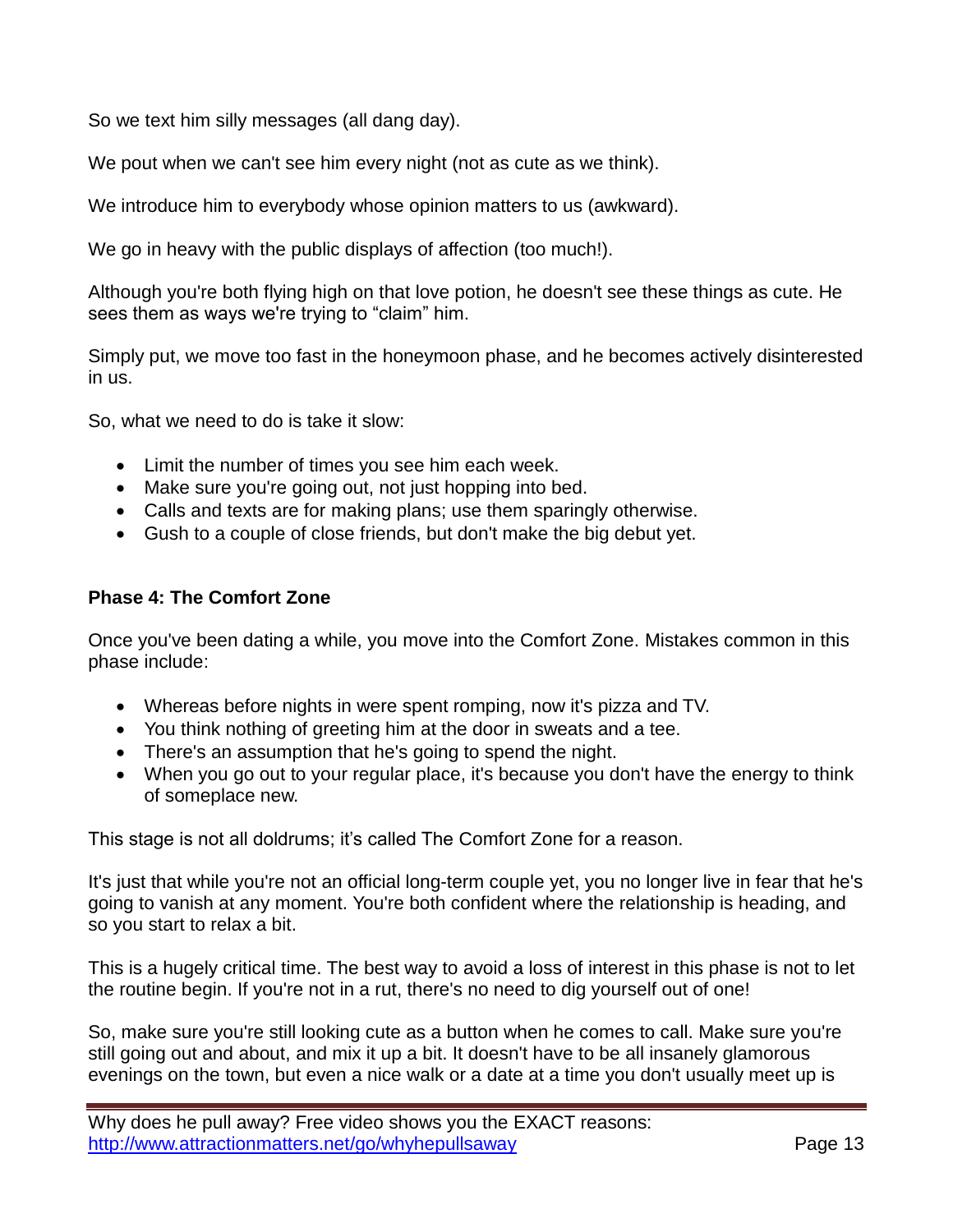enough to keep it interesting.

## **Phase 5: The Commitment**

The challenge to keeping his interest in The Commitment phase is a unique one. For women, staying interested isn't usually a problem. Once we have our guy, it's our natural instinct to be interested in him, in every aspect.

It's usually the guy who gets less interested because his work is done, so to speak; he can truly relax into the relationship. Unfortunately, that means he can get bored fairly quickly.

As part of a couple, we start behaving like one – sometimes, too much.

We make all the plans. We remind him of important things like appointments and events. We take care of everything.

So he just goes along for the ride, until suddenly one day he is bored out of his mind and realizes his life as a couple bears little to no resemblance to his "former" life.

It isn't that either one of you is actively sabotaging the relationship; it's simply that you both assume roles that are not sustainable over time, and the interest plummets.

What you can do is keep the activities as similar as possible to those in the beginning of your relationship, while still advancing the emotional part of the relationship along:

- Make sure that you both spend time apart. In fact, absence does make the heart grow fonder.
- Travel together, even if it's just for a weekend getaway. Taking yourselves out of your environment is a way to help him see you in a new way.
- Don't assume he's going to accept every "couple" invitation; give him the choice.

As long as you keep things fresh and new and don't let him settle into a routine, he'll stay interested during The Commitment phase.

Now that you know how to avoid the common pitfalls, read on to learn some proactive things you can do to make him realize you're the only woman who truly "gets" him!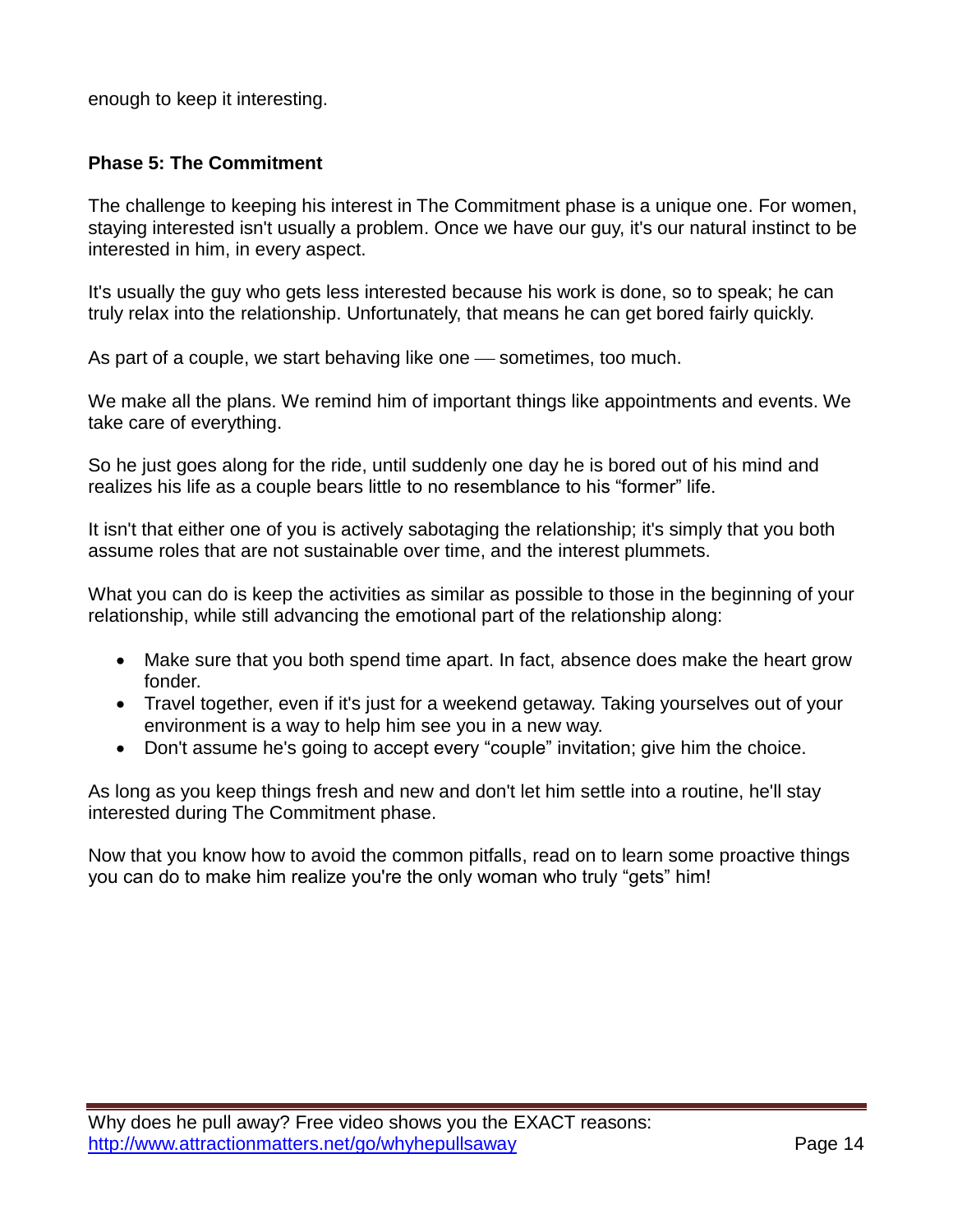# <span id="page-14-0"></span>**Chapter 4: How to Be the Woman Who Gets Him**

For some, trying to "get" our man can be a downright mystery, and even for the most relationship-savvy among us, it still can be a challenge.

But at every step of the way, your man is giving you pretty obvious clues as to what he wants. He just doesn't know he's doing it.

You simply have to learn how to listen for them, and then act on them. He'll think you're a freaking mind reader and a genius, and he'll definitely stay interested, if only to see what you think of next!

To break it down, consider it in terms of the dating phases:

### **Phase 1: The Game**

The worst kept dating secret is that during The Game phase, men have no game. They are terrified, excited, nervous and more often than not, you can see through their shenanigans a mile away.

Sound unbelievable? You can probably tell me at least five horrendous opening lines a man has laid on you or a friend, without even thinking.

The difference between those guys and the cooler guys is that the cooler guys have learned to keep that unattractive side buried deep within them.

The reason we don't see their terrified, nervous excitement is because we too are busy being terrified, nervous and excited.

Therefore, the first way you can show him you "get" him is to understand this simple fact, and counteract it.

Basically, you want to help him relax and assure him he's doing fine (without actually coming out and saying so, of course!).

This accomplishes two things:

- 1. He'll subconsciously view you as someone who sees past the B.S. to what's inside of him.
- 2. By being relaxed, he'll be able to concentrate on how awesome you are.

The best way to do this is with humor.

For example, say you're at a party, standing in a group, but it's clear he's focusing on you.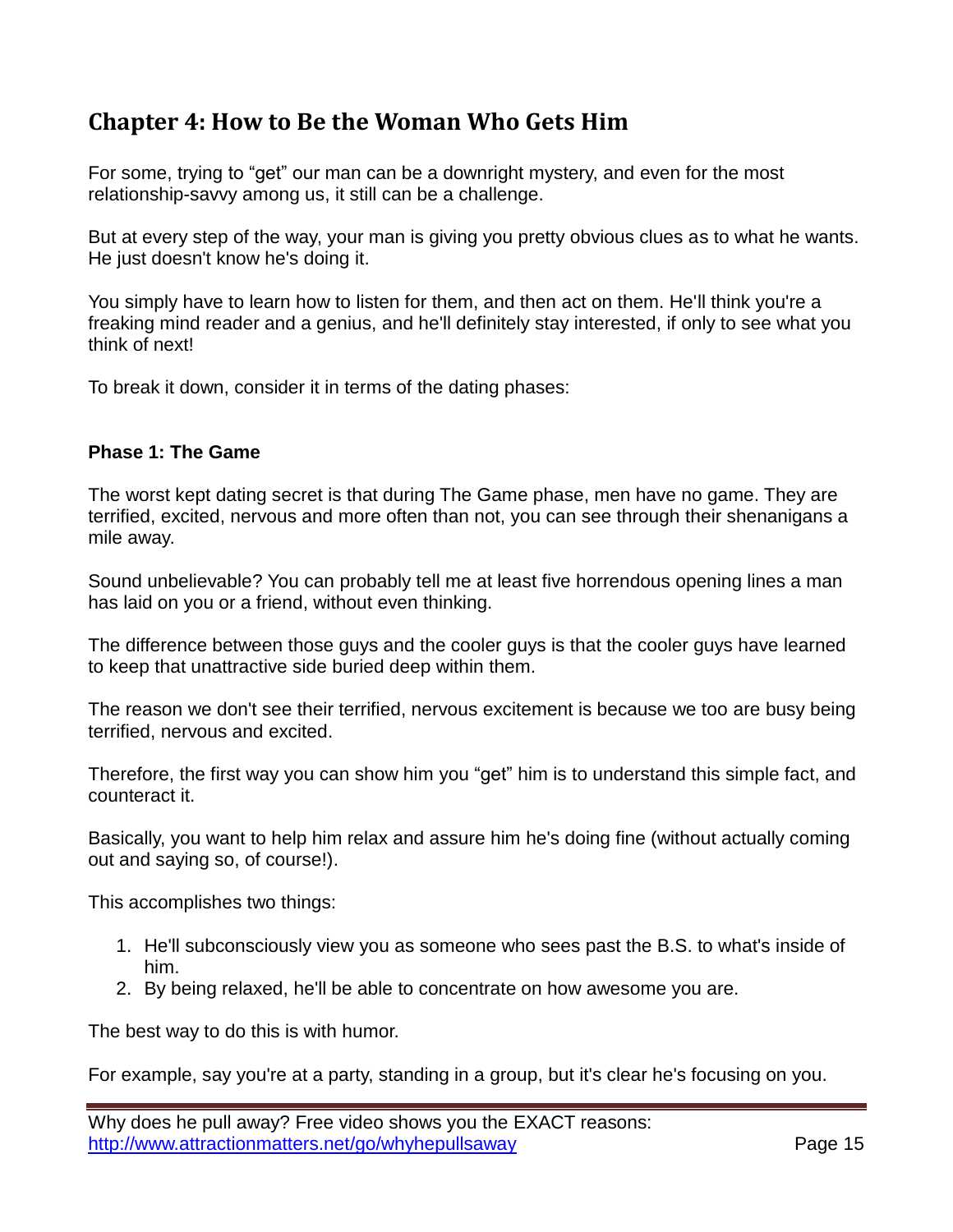He's looking at you often and he's trying to include you in the conversation.

Eventually you want it to be just the two of you, so you say things like:

- "Want to go get some fresh air?"
- "Whew, that's better, isn't it? Now we can talk like grown-ups. Just kidding."
- "You're adorable; I'm so glad we have this chance to chat."

Or, let's say you two know each other in passing, have seen or spoken to each other several times and now it's getting to a critical point. More likely than not, he wants to talk to you, but he can't figure out how. Help him out  $-$  it's the first step to you getting him.

- "We must stop meeting like this, or at least let's make it a regular habit."
- "If you're planning to keep going the same places I am, at least you could offer to carpool."
- "We keep passing in the halls, and now it's getting ridiculous. I can't wait until we have a real conversation!"

You can keep it light and fun, and be as brash as you want. You just want to let him know that he's doing fine, and you're into him too. Once you see his shoulders relax from around his ears, you can have a much easier conversation, and he can concentrate on being interested in you.

# **Phase 2: The First Dates**

At no point in your relationship is listening more crucial than during your first dates. However, like the phase above, the two of you are so busy trying to make an impression that it's a wonder you even remember those dates at all.

Like The Game phase, part of your strategy is still going to involve getting him to relax. To do that, you should put the focus on him. He'll be much more comfortable talking about himself than trying to come up with something to say to you.

That may sound weird, but women tend to be better conversationalists than men. Use it to your advantage!

This also accomplishes your most crucial task during this phase: Listening. He'll let you know what is of value and will be important to remember for later in the relationship:

- Has he had a Friday night poker game with his friends for five years? When you let him know down the line that you know how important it is and you'd never mess with it, he'll know you get him.
- Is he talking about how hard he's working on getting a promotion at work? Then you'll know to tread lightly when he's pulling all-nighters in the office and not harp on him about not spending time with you. He'll know you get him.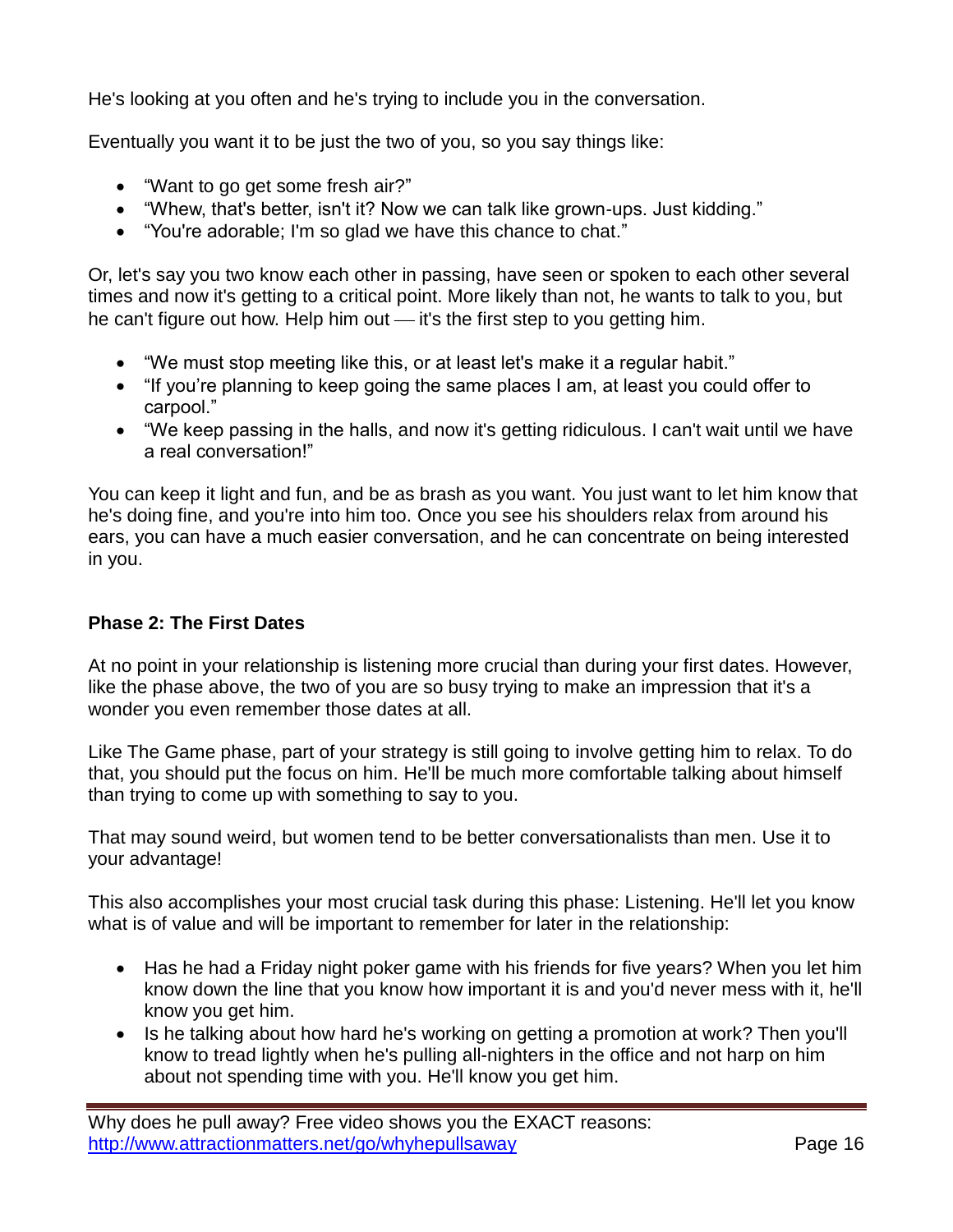- Did he tell a story about how much he loved it when he was little and his mom made him a certain cake for his birthday? Find the recipe and surprise him next year; he won't believe how much you get him.
- Does he have a friend who lives far away and he really misses him/her? Next time the friend is in town, tell him you'll see him next week because you know he'll want to spend time with his friend. He'll know you get him.

All those little things add up to a consistent cool-girlfriend vibe and benefit you down the line, when the stakes are higher.

As for right now, though, in this early dating stage, just play it cool and go with the flow.

Really, all it takes to keep him interested right now is to not be a crazy person. You're just doing your homework and learning how to "get" him, so you can keep him!

## **Phase 3: The Honeymoon**

For The Honeymoon phase, the most important way to show him that you get him is two-fold:

First, there's the sex. You want to let him know you enjoy it!

But more importantly, you want to strike a balance between enjoying it and enjoying it for what it is, which is sex. In other words, you don't want to make him feel like you're expecting a ring on your finger because you had a roll in the sack.

On the other hand, if you do expect a ring on your finger because you had sex (that's your decision), then you shouldn't be having sex with him at this point. Stay true to yourself.

The thing is men enjoy sex more or less independently of emotion. The cliché that men only want women for sex is completely untrue. What is true, however, is that men enjoy sex in a different way than we do.

Do they get emotional? Of course they do. Do they feel something deeper when the sex is with someone they love? You betcha.

But while we get excited at the thought of having sex with him, he is just freaking ecstatic at the fact that anyone wants to have sex with him. The fact that it's you is just icing on the cake.

The second part of this... well, it also has to do with sex, more or less.

As part of that balancing act you're doing between enjoying it and enjoying it for what it is, you're going to have to actually balance the sex with other activities. You can't go from being out on dates to just spending all your time in the bedroom because it makes him (and you) happy.

This is how you bring his emotional side along. He'll see you less as "this is the girl who wants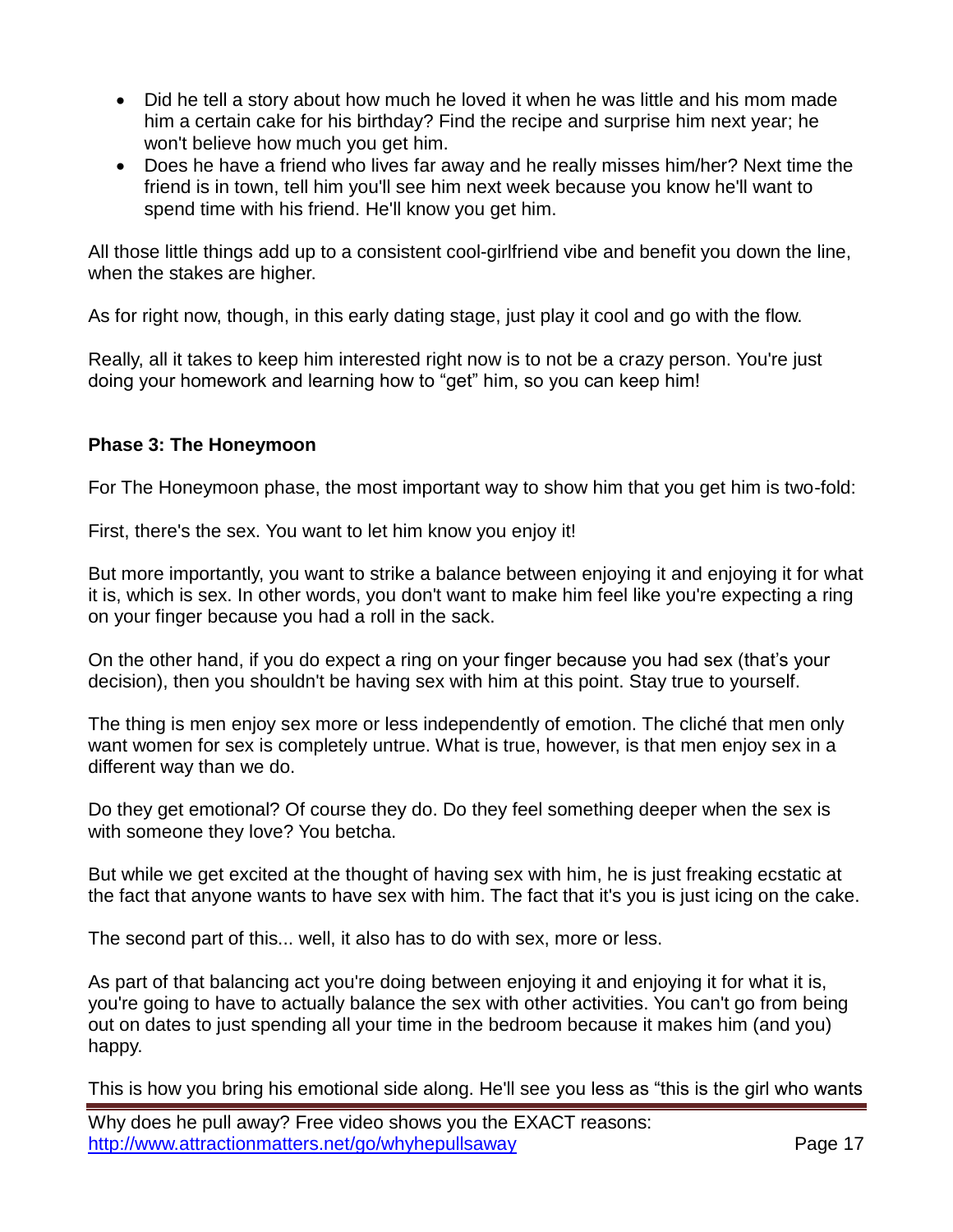to have sex with me!" and as the person he spent several hours with beforehand getting to know, and liking and seeing how much you understand him.

That's going to make him feel much more connected to you, which is going to very much keep his interest.

## **Phase 4: The Comfort Zone**

As the glow wears off, it's more important than ever to keep his interest by making sure he knows you get him better than anyone else.

This is the point in the relationship when there is a risk of getting into a rut, which is the death knell for any relationship, especially one that is not fully committed yet.

So, it is during this time that you want to revert back to all that stuff you've learned about him while dating.

The whole strategy during this phase is never to get in a rut in the first place. So, the first thing you're going to do is keep things lively.

You want to give the two of you some room to breathe. During The Honeymoon phase, when it seems like you can't get enough of each other, it can be all too easy to spend absurd amounts of time together.

Be careful not to let that be the norm. Once the newness of sex wears off, it can become just spending absurd amounts of time together.

Go back to spending normal amounts of time together, but make sure they're packed with fun and not just "Hey, it's your turn to buy pizza."

For example, take him out on a date — doing something he wants to do. Go to a batting cage or a driving range. Take him to a game or a movie he's been dying to see. Make the date all about him to let him know you've been listening and you get him.

Suggest something that neither of you have done before — take a day trip somewhere new or take a seminar class to learn a skill neither of you have. Even if you have a bad time, that's when your sense of humor comes in. No matter what you do together, you're making positive memories.

After all, we've all been through the early dating stages. But it's helping the two of you get through The Comfort Zone phase that will make him feel like you get him. If you can make this phase just as exciting as the ones that came before it, you're in.

#### **Phase 5: The Commitment**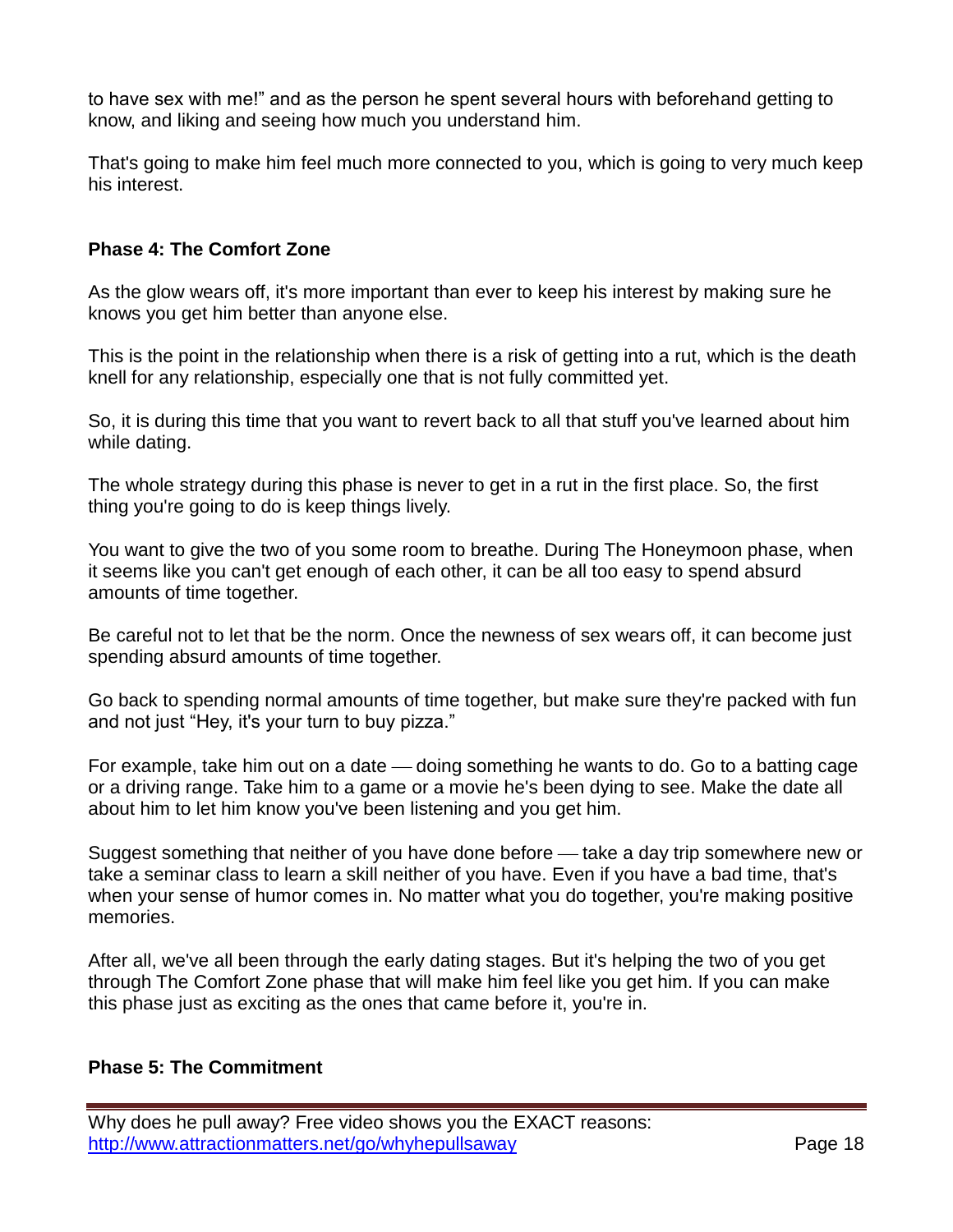Once you're in The Commitment phase, he pretty much knows that you get him. But what you want to be careful of is that he doesn't take that for granted.

Unlike the earlier phases where you want to make him see how deeply you get what he's about, now he knows that you know that. Now you want to make sure he knows that you get what excites him.

Now that he is past the "Oh my God she wants to have sex with me" phase, you want to revive that excitement.

However, it doesn't have to be sexual. It simply is about bringing a general feeling of excitement to the forefront as often as you can.

You also want to strengthen the emotional bond between the two of you as you go further into a long-term relationship.

For example, consider that poker night he loves so much. If you're of a certain age, chances are your friends and his are pairing off. This means that the poker nights may be fewer and far between. After all, not every girlfriend is as cool as you!

You could suggest that the girlfriends of his friends do their own thing together Friday night, so that he can continue to enjoy his guy time while you further integrate yourself into his circle of friends.

Because you're not making him choose between time with you and time with his friends, how do you think you'll measure up when they're all sitting around talking about their girlfriends?!

Remember, this is about feeding him ideas and making plans. It's all too easy for him to get set in his ways during this phase, which will make him bored and uninterested.

Another great way to let him know how much you get him is to take it easy at holiday time.

This is where couples generally create the most tension, whereas you, by playing it by ear, can come across as Girlfriend of the Year.

For that first holiday you're together in a committed relationship, don't pressure him to do a lot of events where you'll be parading him around and don't expect to be paraded around, either.

For example, let's say Thanksgiving is a huge deal in his family, and it's family only. He's going to feel a lot of pressure to explain this to you, and he might be worried about how you'll react.

Except you've already been listening a lot, so you know this already. Long before it gets to crunch time, make plans of your own, and let him know that it's no worries on your end, have fun with the family and that you can have your own dinner another time.

Or, say he's not close to his family and gets really stressed or down at Christmas, but it's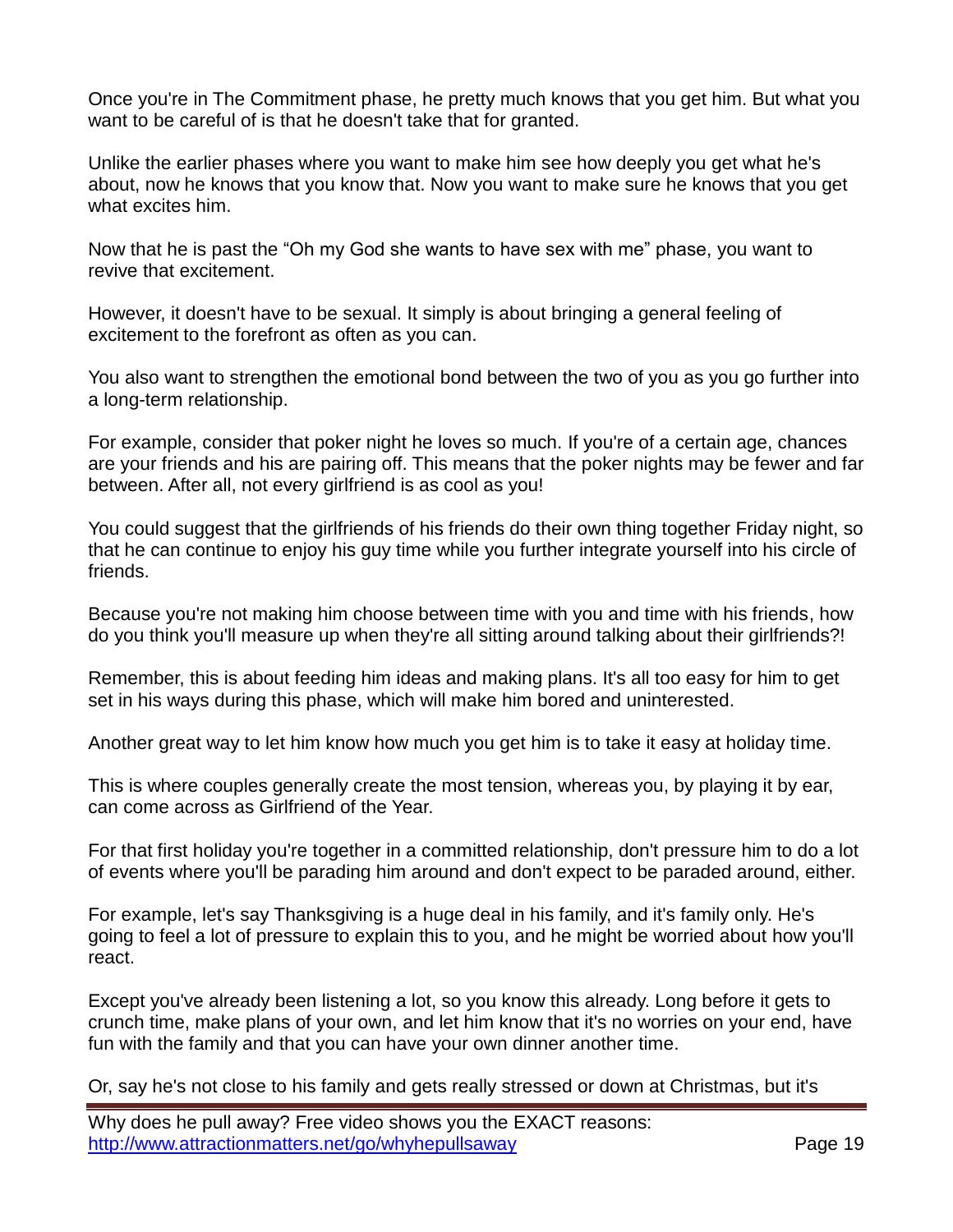important to you that he comes to your family's place for the holiday.

Be open to compromising. He can stop by for a little while, or he can come over on Christmas Eve when it's not as big a scene.

Speaking of Christmas, gifts are often expected, as also with a birthday. It's easy to hit the stores and get him a bunch of things to unwrap, but before you light up that credit card, think for a moment. What you choose as a gift can be the single best way to show him you get him.

Remember a gift doesn't have to cost a lot in order for it to show you understand him.

So, think. Is there something he talks about missing from his childhood, like a book or a toy you could get? What about something he's talked about doing — could you get him guitar lessons from a friend? Is there something he's griped about needing replaced, like a wallet, that would mean so much coming from you?

What you buy isn't important; it should simply be something that shows you've been listening to him and that you get him.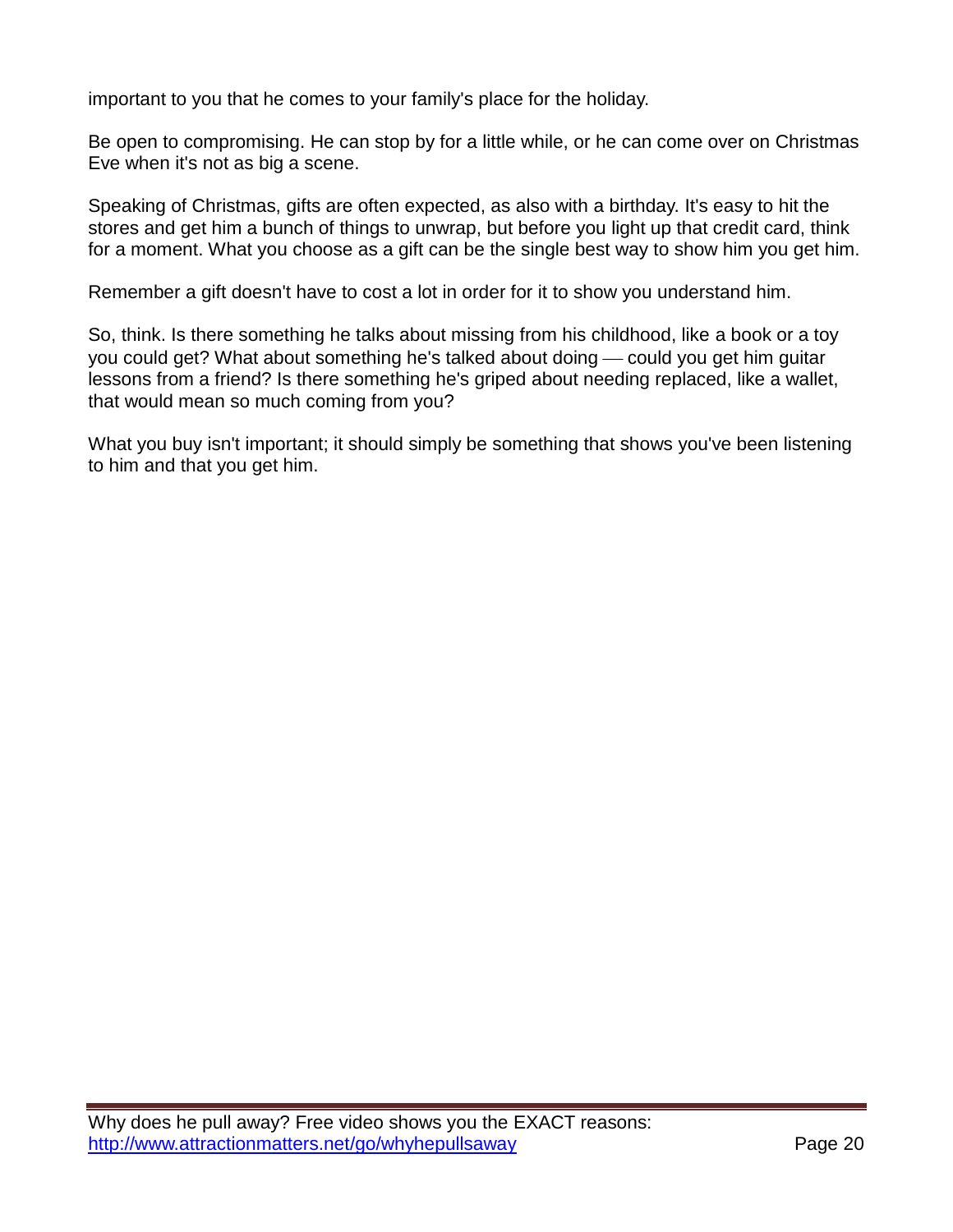# <span id="page-20-0"></span>**Chapter 5: How to Maintain Interest Forever**

After navigating the dating stages, hopefully you're in a relationship with a man whose interest level remains high and strong!

But just like in those early stages, it's still important to keep him interested. If you're serious about finding a good man to love for a long time, you have to have a long-term plan.

Once you're well into a relationship — meaning the next step includes you wearing white and walking down an aisle — there are other ways to keep showing him that you get him.

Doing so now has to do with looking to the future. It will not only keep him interested in you, but by showing him what a future would be like with you, he'll be much more interested in making it happen.

First and foremost, you need to keep doing something you've been doing all along, which is give him space.

For example, have you heard of a "man cave"? A man cave is a space in a couple's home that is solely for his use. It's usually a garage or a basement, but it can be a spare room or some other space that's all his.

The cliché of a man cave is so prevalent because, as the thinking goes, the rest of the home is the woman's domain.

When giving him space, that doesn't mean space in your home. Don't turn your home into solely your domain, and he won't feel the need to retreat into a man cave — neither physically nor psychologically.

Men create man caves because they feel like the women they live with don't get them. If he knows you get him, he won't have that urge to get away.

With regard to your physical space, don't make him live in a sea of pink frills and throw pillows, but also provide some space for his psychological side.

Just because he has a free afternoon does not mean that it's time to tackle that honey-do list. Let him have a balance between time for him, time for you, time for the relationship and time for chores and errands.

There is a balance there, and if you help him find it, he's yours forever!

Part of that balance, and another way to show him a future with you, is to encourage his passions.

When a man and woman have been together for a long time, their lives intertwine and before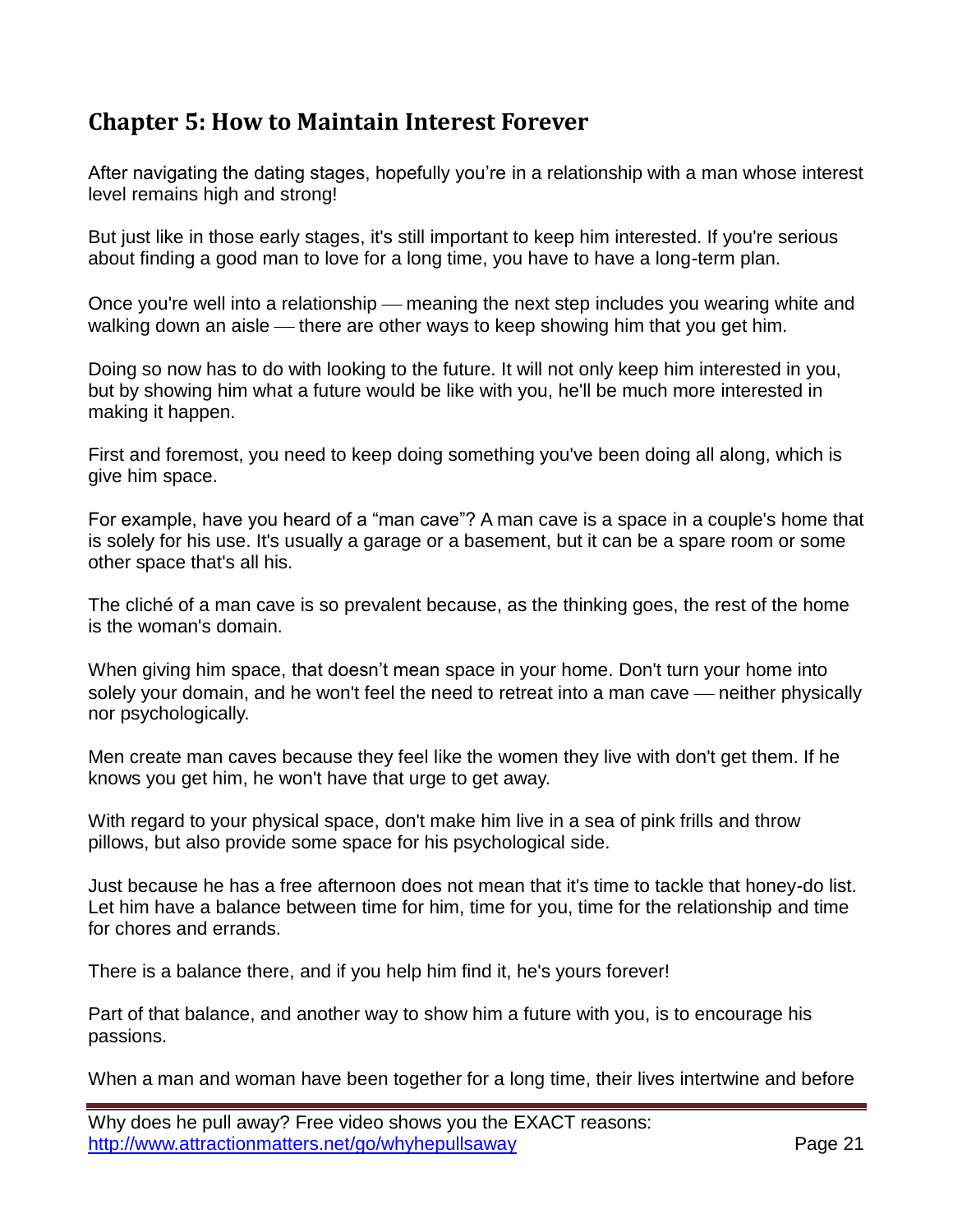they know it, all the big plans and dreams they had before the relationship get lost in the dayto-day routine of just getting stuff done.

So make sure you keep those eternal flames alive. Encourage him to take those guitar lessons no matter what. Get him to that business seminar. Find those forms he needs to register his invention.

No matter what it is, helping him see a positive future for himself will benefit the relationship in the long term.

Another way to make him feel like you get him in the long term is if you keep looking at the bigger picture.

That is covered a bit above, with helping him go after his dreams, whether it's to learn guitar or to start a business.

But looking at the bigger picture is also about letting the little stuff slide.

Yes, it's frustrating when he forgets to change the kitty litter or mow the lawn, but there are ways to remind him of these things that won't make it so that the majority of conversations he has with you involve you telling him what he's done wrong or forgot to do.

So, make light of it. Make a joke out of it. "I know that you have some incredible trauma in your past that makes you block out the fact that our front yard is a jungle, but if you could remember to mow the lawn this weekend, I won't have to buy a machete knife to whack my way to the car."

You can also ask him sincerely if there is some way you can help. "Honey, I know the lawn isn't your top priority, but it does need to be done. Is there a good time when I can remind you of it? I don't want to nag."

In the same vein of not wanting to be negative all the time, make sure you remember to praise him when he does do things. This can be hard. We all feel like we're holding the ship together, and we get no appreciation for it.

But if you make compliments and positive comments a regular occurrence, you'll start to see it reciprocated.

As a last piece of advice, don't forget about grooming.

Obviously, when you're living with a man and you've been with him for a while, it's simply not possible to look your absolute best every second.

But when we get into the routine of coupledom, of married life, it can be all too easy to just let everything slide.

No, you don't have to wear that sexy cocktail dress while you're loafing around the house, but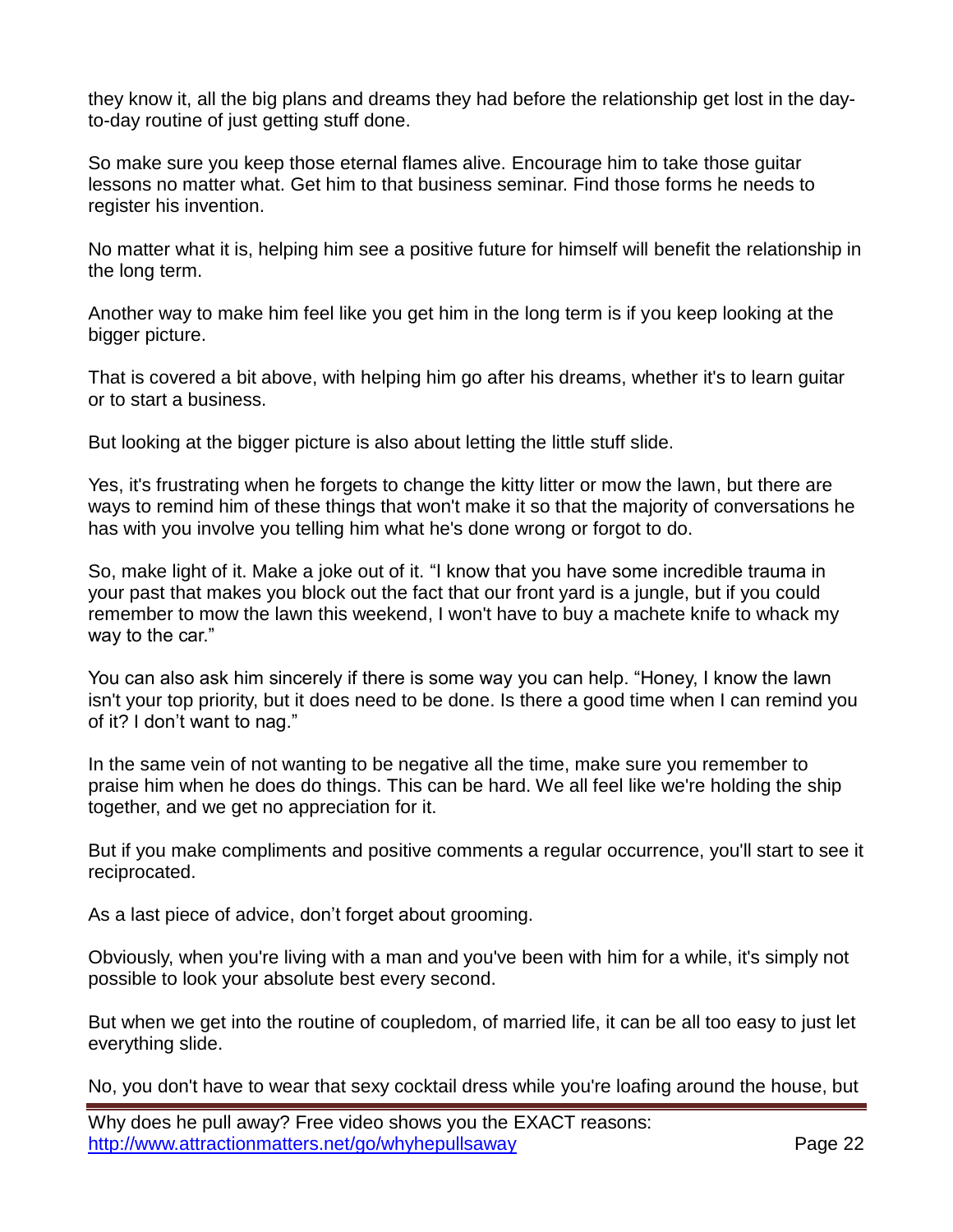there are some steps you can take:

- Keep your loungewear current. You may love those ratty old sweats, but they're not doing you any favors. It's just as easy to put on a cute casual outfit, as it is to don that ripped tee and baggy sweats.
- Keep your hair nice. Whereas when we're on the prowl we're always touching up the highlights and getting a trim, it can be all too easy to just stick it up in a ponytail 24/7. Make those regular appointments, and take a few seconds to brush it out so you always look put-together.
- Don't forget that perfume! Olfactory memory is very powerful; spraying a little perfume is the single easiest way to have him remember why he fell in love with you.
- Keep up the health routine. Whether it's going to the gym or joining a running club or starting up a sport with him like tennis or biking, staying in shape is a good way to be healthy, happy and fit.

The whole point of this book is to make Mr. Dreamy your very own. Despite this book focusing solely on your man, remember that no matter how badly you may want him, he should never be your ONLY focus.

The majority of the advice provided here should be easy enough to implement as long as you're living your own life.

It's easy to give him space when you have a busy life with plans of your own. You are encouraged to help him pursue his interests, which, again, is easy when you're pursuing your own.

For example, imagine you only see your guy on weekends. If you have no life, those five days are going to seem like an eternity. But if you do laundry while catching up on your shows on Monday, yoga on Tuesday, girls' night out on Wednesday, a class on Thursday and choir on Friday... well, look at that! Is it the weekend already?

Also note that keeping him calm in the beginning stages and putting yourself in charge of making plans later on are advised in the spirit of empowerment.

All too often, women make their relationship the center of their lives. They hold the man up on a pedestal, clinging to his every word.

They're putting the man in the driver's seat and letting him call all the shots. That's why they often panic and make frankly dumb mistakes, which is why the man feels like she doesn't get him. Then they lose interest.

So with these tips, feel empowered to steer the relationship in the direction you, and ONLY you, want it to go.

That's the real secret to happiness!